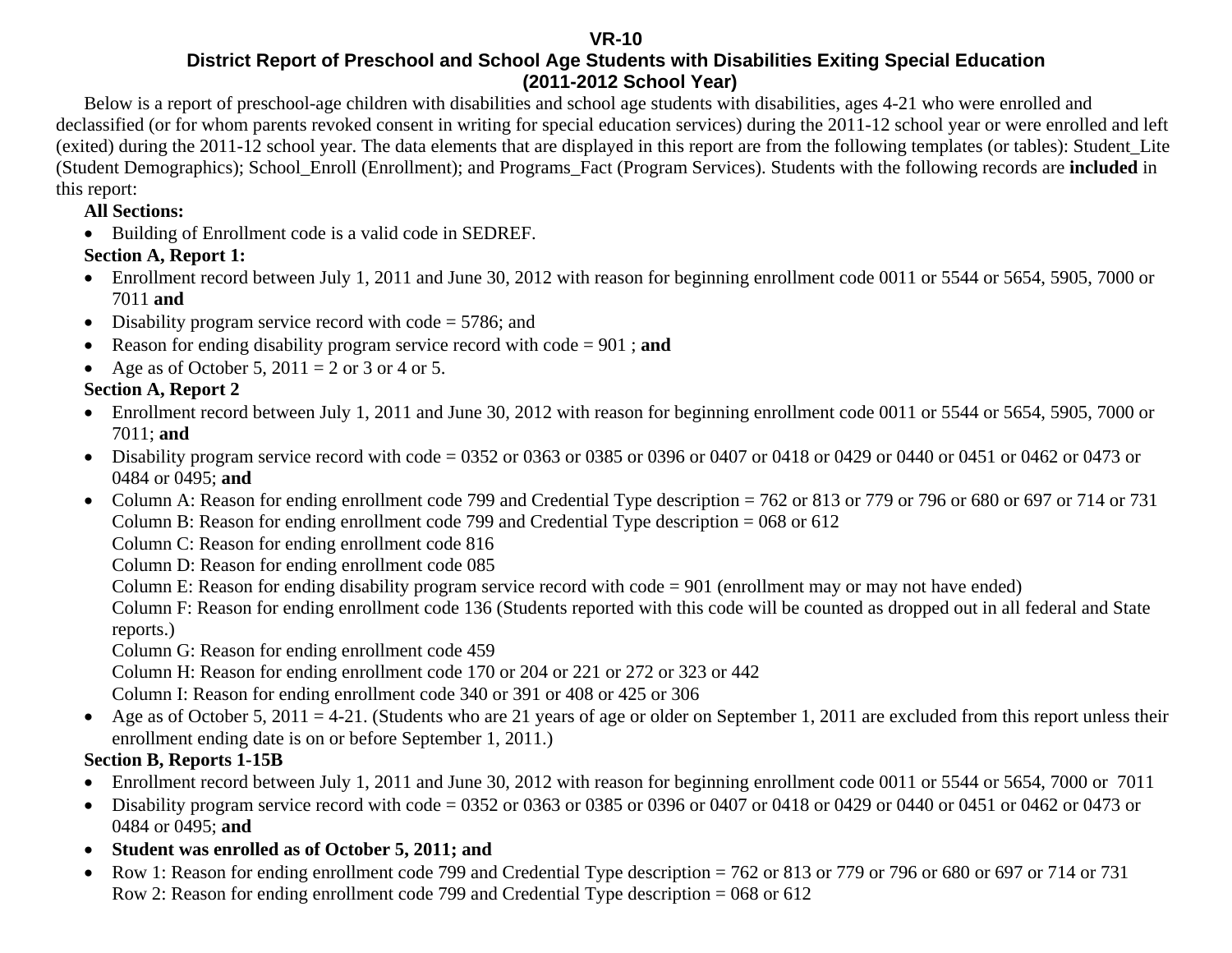Row 3: Reason for ending enrollment code 816

Row 4: Reason for ending enrollment code 085

Row 5: Reason for ending disability program service record with code = 901 (enrollment may or may not have ended)

 Row 6: Reason for ending enrollment code 136 (Students reported with this code will be counted as dropped out in all federal and State reports.)

Row 7: Reason for ending enrollment code 459

Row 8: Reason for ending enrollment code 170 or 204 or 221 or 272 or 323 or 442

Row 9: Reason for ending enrollment code 340 or 391 or 408 or 425 or 306;

- Report 15B, Column A: Gender = Male; Column B: Gender = Female; Column D: LEP Programs Fact record with code = 0231; Column E: No LEP Programs Fact Record with code 0231
- $\bullet$ Age as of October 5, 2011 = 14-21. (Students who are 21 years of age or older on September 1, 2011 are excluded from this report unless their enrollment ending date is on or before September 1, 2011.)

**Notes for Section A, Report 2 and Section B, Reports 1-15B:** Students with multiple reasons for ending enrollment in the same school year will be included as follows:

• A student will be reported according to the last applicable reason for ending enrollment during the school year. Please note that the following reasons for ending enrollment codes are **not** used for this report:

8305 (End CSE Responsibility Only Enrollment)

8228 (End Walk-in Enrollment)

629 (Previously earned an IEP diploma)

357 (Left school: previously counted as a dropout)

289 (Transferred to an approved AHSEP or HSEP program)

140 (Preschool special education status determined or determination process stopped for any reason)

- If a student was declassified (or parents revoked consent in writing for special education services) and also has an applicable reason for ending enrollment, the student will be included according to the reason for ending enrollment and **not** also as a declassified student.
- If a student has a reason for ending enrollment, but returns to school in the same school year and has one of the following reasons for ending enrollment codes, the student is deemed to be still enrolled so is excluded from the report:

EOY (End of Year)

782 (Entry into a different grade in the same school building)

5938 (Leaving a NYC community district under NCLB - a victim of a serious violent incident)

5927 (Leaving a school under NCLB - a victim of a serious violent incident)

255 (Transferred to home-schooling by parent or guardian)

238 (Transferred to homebound instruction provided by this district)

153 (Transferred to another school in this district or an out-of-district placement)

#### **Section C**

- Disability program service record with code = 0352 or 0363 or 0385 or 0396 or 0407 or 0418 or 0429 or 0440 or 0451 or 0462 or 0473 or 0484 or 0495; **and**
- Reason for ending enrollment record with code = 799 or 085 or 816; **and**
- •Postgraduate Plan Description codes 1-11; **and**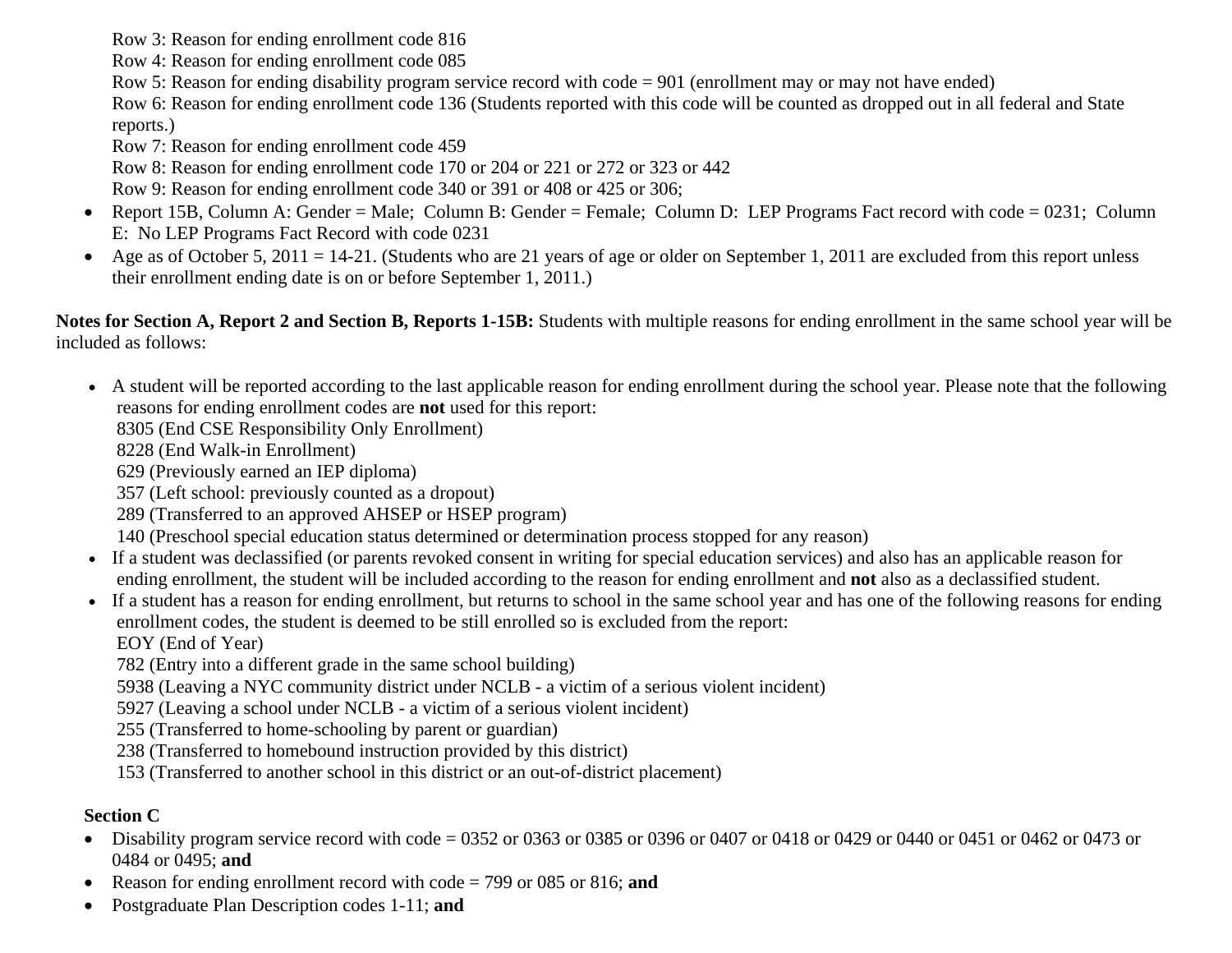$\bullet$ Age as of October 5,  $2011 = 14-21$ .

**The Report of Included Students:** This report includes a listing of students who are **included** in any section of the VR10 report. These are students that meet the above criteria.

**The Report of Excluded Students:** This is a listing of students who are **excluded** from the reports, which are those students that meet some of the above criteria but not all. School districts should use these lists to verify the accuracy of data submitted for each student. The reports with aggregate numbers provide the results the State will use in all Statewide and district level aggregations, reporting to the USDOE and for other reporting and analysis.

#### **The following reasonability checks are programmed into Section B, Report 14 of this VR-10 report:**

The total reported in every row of Section B, Report 14 are compared with the same total in the VR-10 report from the 2010-11 school year. The total numbers for both years are displayed for your information. After the data are certified, school districts will be required to provide an explanation of any discrepancy of 10 students **and** 10 percent between 2011-12 and 2010-11 totals in any row. The request for an explanation does not mean a district or school cannot have a discrepancy of 10 students **and** 10 percent; it just means that the Department needs an explanation of possible circumstances or change in policy, practices and procedures that may have caused such a discrepancy.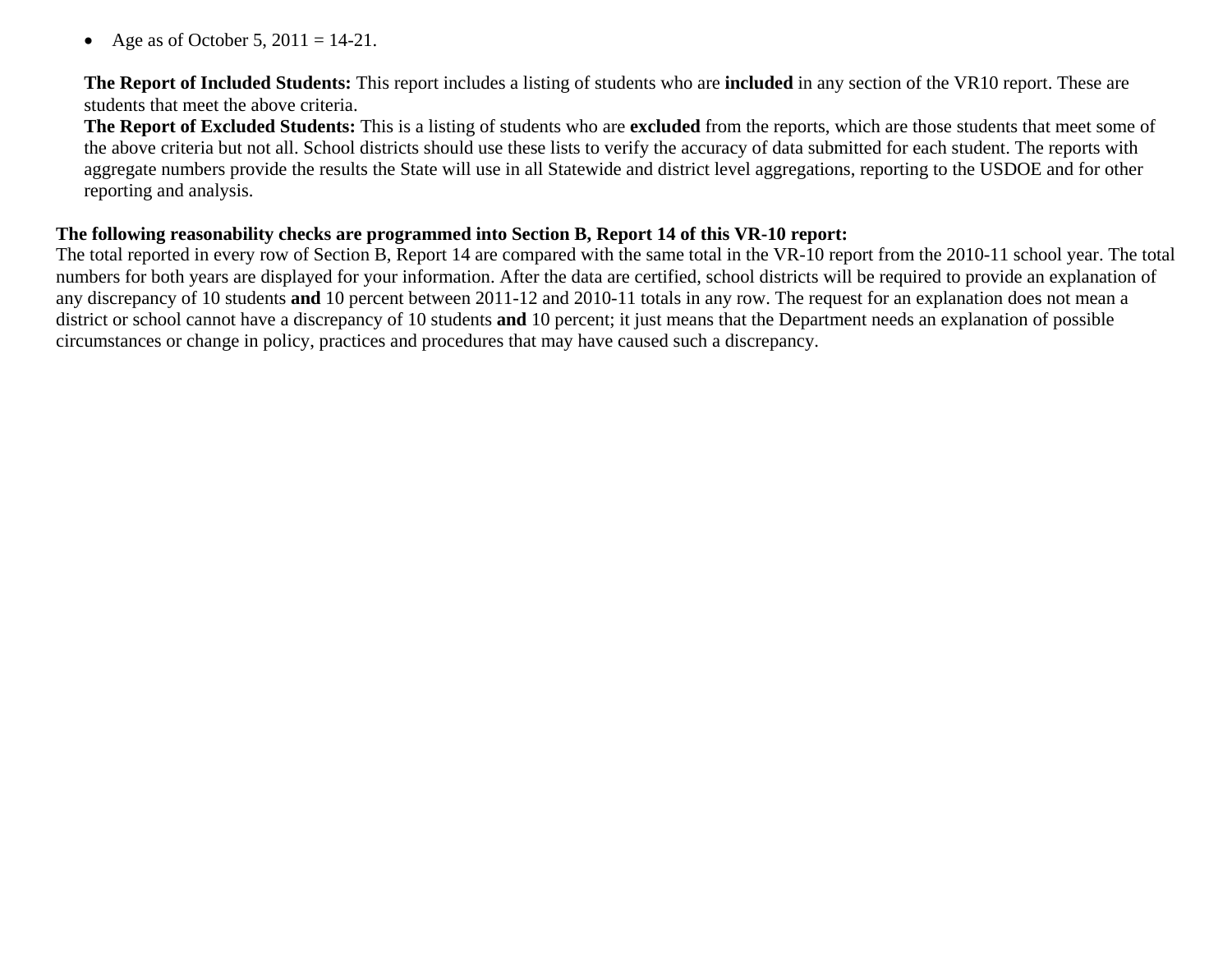### **VR-10 Section A, Report 1: Report of Preschool Children with Disabilities Declassified Between Ages 2-5 July 1, 2011 to June 30, 2012**

This table contains all preschool children with disabilities for whom the school district has CPSE responsibility and has reported reason for ending disability code of "901" for declassification (or for whom parents revoked consent in writing for special education services).

**Directions:** Please review list of **included** and **excluded** students that accompany this report and verify the accuracy of all data included for each student in these lists. The report tables below display the aggregate numbers of students that meet the criteria to be included in each cell of the tables below. The links below the numbers in each cell provide a list of students. **If any student information needs to be corrected, please make the necessary corrections by following directions provided by your district data coordinator or Regional Information Center before the certification due date.**

|             |                                             | A                                               | B                                                                                                                                                                                                                                                                                     |
|-------------|---------------------------------------------|-------------------------------------------------|---------------------------------------------------------------------------------------------------------------------------------------------------------------------------------------------------------------------------------------------------------------------------------------|
| Line<br>No. | <b>Disability Category</b>                  | <b>PRESCHOOL</b><br>Declassified* at Age 2 or 3 | PRESCHOOL to SCHOOL-AGE<br><b>TRANSITION Enrolled in General</b><br><b>Education Without a Disability</b><br><b>Classification After Transitioning from</b><br><b>Preschool Special Education to School-</b><br><b>Age Programs or Preschool Child</b><br>Declassified* at Age 4 or 5 |
| 14          | <b>Preschool Students with a Disability</b> |                                                 |                                                                                                                                                                                                                                                                                       |

**\* Includes children for whom parents revoked consent in writing for special education services.** 

### **VR-10 Section A, Report 2: Report of School Age Students with Disabilities Exiting Special Education (Ages 4-21) July 1, 2011 to June 30, 2012**

This table contains all school-age students with disabilities for whom the school district has CSE responsibility and has reported a reason for ending enrollment or reason for ending disability code of "901" for declassification (or for students for whom parents revoked consent in writing for special education services).

**Directions:** Please review list of **included** and **excluded** students that accompany this report and verify the accuracy of all data included for each student in these lists. The report tables below display the aggregate numbers of students that meet the criteria to be included in each cell of the tables below. The links below the numbers in each cell provide a list of students. **If any student information needs to be corrected, please make the necessary corrections by following directions provided by your district data coordinator or Regional Information Center before the certification due date.**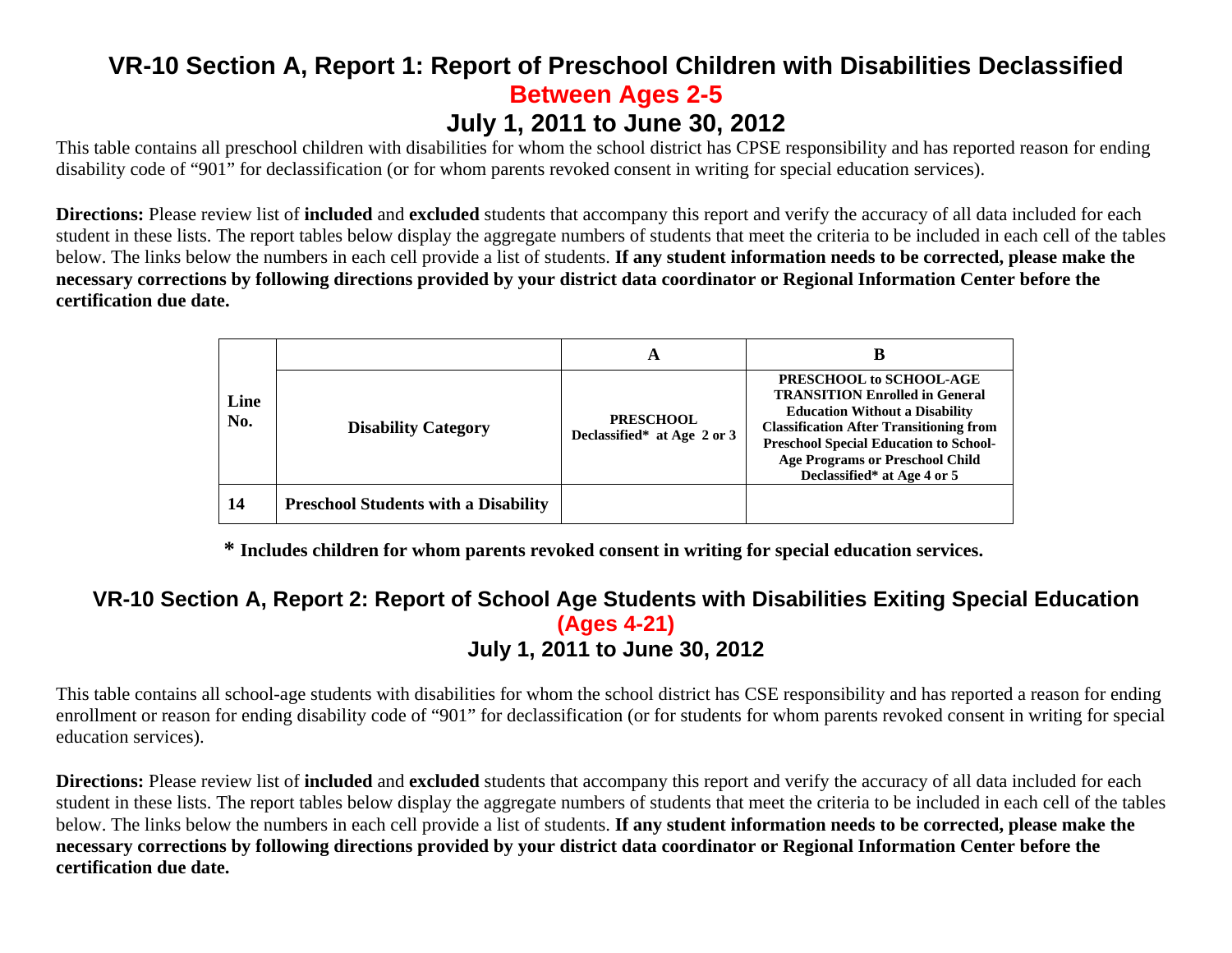|                         |                                                  | $\mathbf{A}$                     | $\bf{B}$                | $\mathbf C$                                                    | $\mathbf D$                  | ${\bf E}$                                                       | $\mathbf F$                             | $\mathbf G$ | H                                   | $\mathbf I$           | ${\bf J}$    |
|-------------------------|--------------------------------------------------|----------------------------------|-------------------------|----------------------------------------------------------------|------------------------------|-----------------------------------------------------------------|-----------------------------------------|-------------|-------------------------------------|-----------------------|--------------|
|                         |                                                  |                                  |                         |                                                                |                              | <b>Basis of Exit</b>                                            |                                         |             |                                     |                       |              |
| Line<br>No.             | <b>Disability Category</b>                       | <b>Regents</b><br><b>Diploma</b> | Local<br><b>Diploma</b> | $\mathbf{H}\mathbf{S}$<br><b>Equivalency</b><br><b>Diploma</b> | <b>IEP</b><br><b>Diploma</b> | <b>Declassified</b><br>and Returned<br>to General<br>Education* | <b>Reached</b><br><b>Maximum</b><br>Age | <b>Died</b> | Moved,<br>Known to be<br>Continuing | <b>Dropped</b><br>Out | <b>Total</b> |
| $\mathbf{1}$            | <b>Autism</b>                                    |                                  |                         |                                                                |                              |                                                                 |                                         |             |                                     |                       |              |
| $\overline{\mathbf{2}}$ | <b>Emotional</b><br><b>Disturbance</b>           |                                  |                         |                                                                |                              |                                                                 |                                         |             |                                     |                       |              |
| $\overline{\mathbf{3}}$ | <b>Learning Disability</b>                       |                                  |                         |                                                                |                              |                                                                 |                                         |             |                                     |                       |              |
| 4                       | <b>Intellectual</b><br>Disability <sup>1</sup>   |                                  |                         |                                                                |                              |                                                                 |                                         |             |                                     |                       |              |
| 5                       | <b>Deafness</b>                                  |                                  |                         |                                                                |                              |                                                                 |                                         |             |                                     |                       |              |
| 6                       | <b>Hearing Impairment</b>                        |                                  |                         |                                                                |                              |                                                                 |                                         |             |                                     |                       |              |
| $\overline{7}$          | <b>Speech or Language</b><br>Impairment          |                                  |                         |                                                                |                              |                                                                 |                                         |             |                                     |                       |              |
| $\bf{8}$                | <b>Visual Impairment</b><br>(includes Blindness) |                                  |                         |                                                                |                              |                                                                 |                                         |             |                                     |                       |              |
| $\boldsymbol{9}$        | Orthopedic<br><b>Impairment</b>                  |                                  |                         |                                                                |                              |                                                                 |                                         |             |                                     |                       |              |
| 10                      | <b>Other Health</b><br>Impairment                |                                  |                         |                                                                |                              |                                                                 |                                         |             |                                     |                       |              |
| 11                      | <b>Multiple Disabilities</b>                     |                                  |                         |                                                                |                              |                                                                 |                                         |             |                                     |                       |              |
| 12                      | <b>Deaf-Blindness</b>                            |                                  |                         |                                                                |                              |                                                                 |                                         |             |                                     |                       |              |
| 13                      | <b>Traumatic Brain</b><br><b>Injury</b>          |                                  |                         |                                                                |                              |                                                                 |                                         |             |                                     |                       |              |
| 14                      | <b>Column Totals</b>                             |                                  |                         |                                                                |                              |                                                                 |                                         |             |                                     |                       |              |

\*Includes students with disabilities for whom parents revoked consent in writing for special education services.

<sup>1</sup>Mental Retardation has been changed to Intellectual Disability in the 2010-11 school year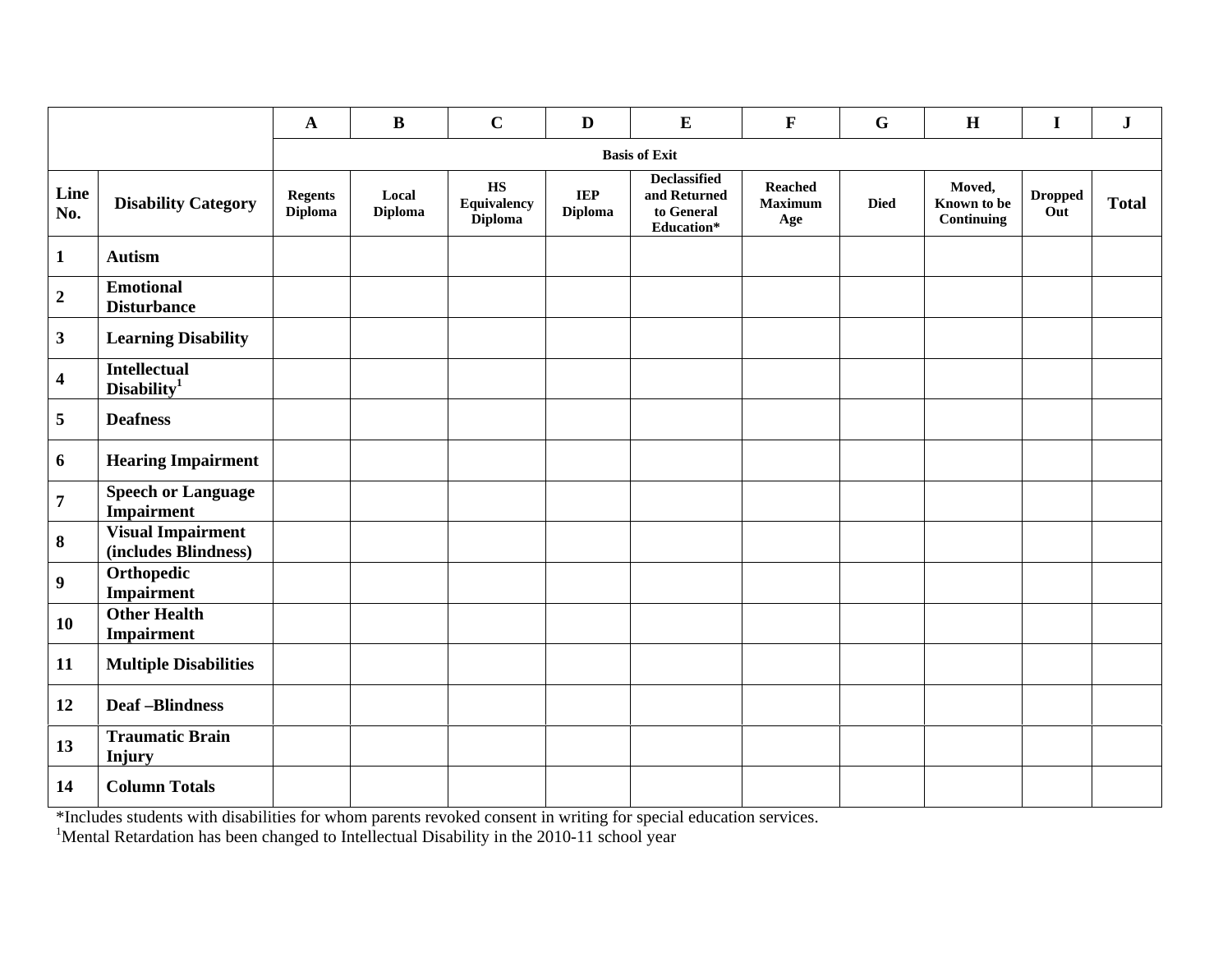Reports 1-15B in this section and Report 16 in Section C contain students with disabilities, ages 14-21, who were enrolled in the same school district on October 5, 2011 and for whom the school district has CSE responsibility AND accountability responsibility. Students in these reports are a subset of students displayed in Section A, Table 2. Data from Reports 1-15B will be reported to the United States Department of Education.

|                         |                                                                                       | A  | B  | $\mathbf C$ | D                         | Е  | F  | G  | H  |                       |
|-------------------------|---------------------------------------------------------------------------------------|----|----|-------------|---------------------------|----|----|----|----|-----------------------|
|                         |                                                                                       |    |    |             | Age as of October 5, 2011 |    |    |    |    | <b>Total</b><br>(A-H) |
|                         | <b>Basis of Exit</b>                                                                  | 14 | 15 | 16          | 17                        | 18 | 19 | 20 | 21 |                       |
| 1                       | <b>Regents Diploma</b>                                                                |    |    |             |                           |    |    |    |    |                       |
| $\boldsymbol{2}$        | <b>Local Diploma</b>                                                                  |    |    |             |                           |    |    |    |    |                       |
| 3                       | <b>High School Equivalency</b><br>Diploma (Also referred to as<br><b>GED Diploma)</b> |    |    |             |                           |    |    |    |    |                       |
| $\overline{\mathbf{4}}$ | <b>Individualized Education</b><br>Program Diploma                                    |    |    |             |                           |    |    |    |    |                       |
| 5                       | <b>Declassified and Returned to</b><br><b>General Education*</b>                      |    |    |             |                           |    |    |    |    |                       |
| 6                       | <b>Reached Maximum Age</b>                                                            |    |    |             |                           |    |    |    |    |                       |
| 7                       | <b>Died</b>                                                                           |    |    |             |                           |    |    |    |    |                       |
| 8                       | <b>Moved, Known to be Continuing</b>                                                  |    |    |             |                           |    |    |    |    |                       |
| 9                       | <b>Dropped Out</b>                                                                    |    |    |             |                           |    |    |    |    |                       |
| <b>10</b>               | <b>Total</b>                                                                          |    |    |             |                           |    |    |    |    |                       |

#### **Report 1: Report of Students with Autism**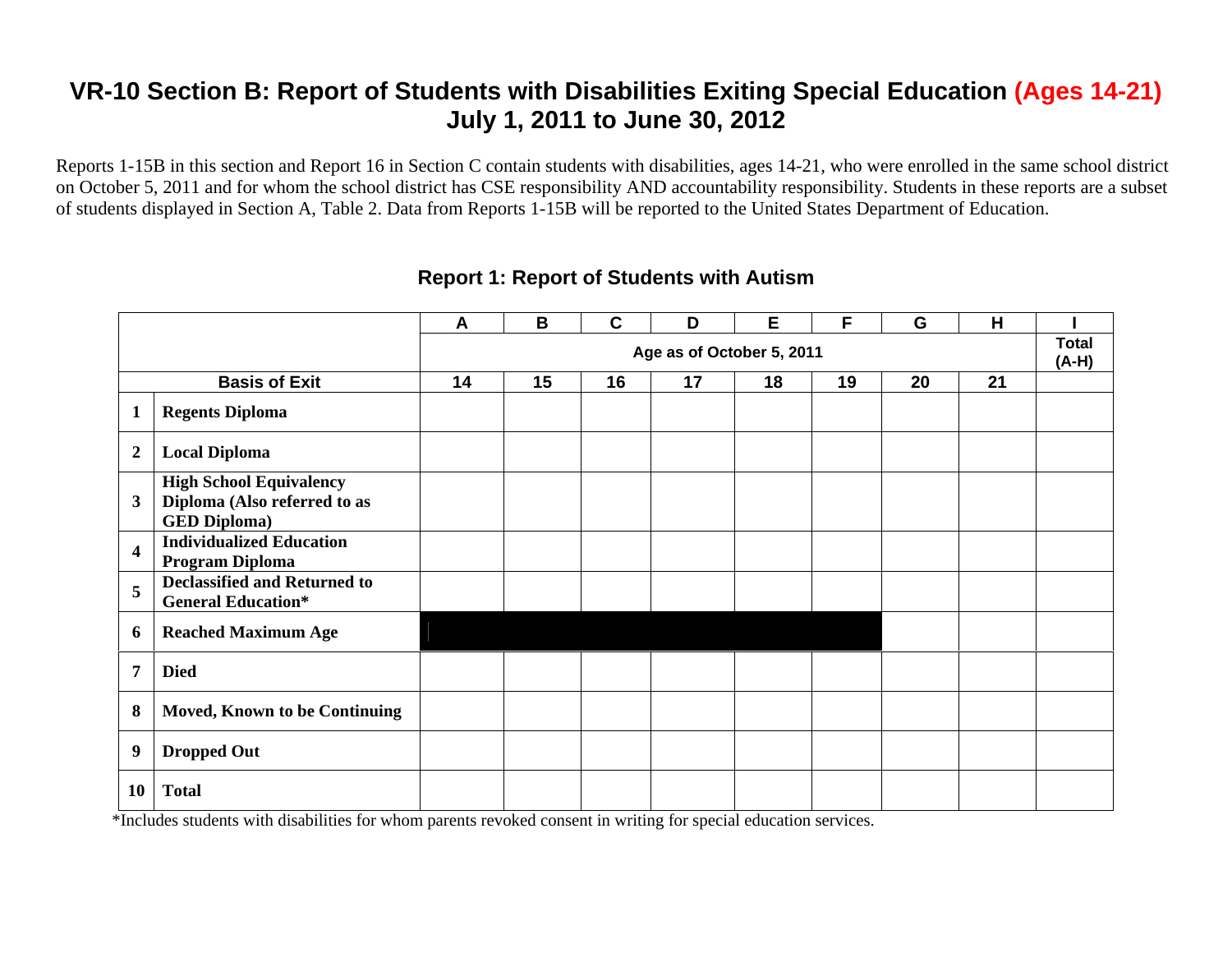|                         |                                                                                       | A  | B  | $\mathbf C$ | D                         | Е  | F  | G  | H  |                         |
|-------------------------|---------------------------------------------------------------------------------------|----|----|-------------|---------------------------|----|----|----|----|-------------------------|
|                         |                                                                                       |    |    |             | Age as of October 5, 2011 |    |    |    |    | <b>Total</b><br>$(A-H)$ |
|                         | <b>Basis of Exit</b>                                                                  | 14 | 15 | 16          | 17                        | 18 | 19 | 20 | 21 |                         |
| 1                       | <b>Regents Diploma</b>                                                                |    |    |             |                           |    |    |    |    |                         |
| $\overline{2}$          | <b>Local Diploma</b>                                                                  |    |    |             |                           |    |    |    |    |                         |
| $\mathbf{3}$            | <b>High School Equivalency</b><br>Diploma (Also referred to as<br><b>GED Diploma)</b> |    |    |             |                           |    |    |    |    |                         |
| $\overline{\mathbf{4}}$ | <b>Individualized Education</b><br>Program Diploma                                    |    |    |             |                           |    |    |    |    |                         |
| 5                       | <b>Declassified and Returned to</b><br><b>General Education*</b>                      |    |    |             |                           |    |    |    |    |                         |
| 6                       | <b>Reached Maximum Age</b>                                                            |    |    |             |                           |    |    |    |    |                         |
| 7                       | <b>Died</b>                                                                           |    |    |             |                           |    |    |    |    |                         |
| 8                       | <b>Moved, Known to be Continuing</b>                                                  |    |    |             |                           |    |    |    |    |                         |
| 9                       | <b>Dropped Out</b>                                                                    |    |    |             |                           |    |    |    |    |                         |
| 10                      | <b>Total</b>                                                                          |    |    |             |                           |    |    |    |    |                         |

#### **Report 2: Report of Students with Emotional Disturbance**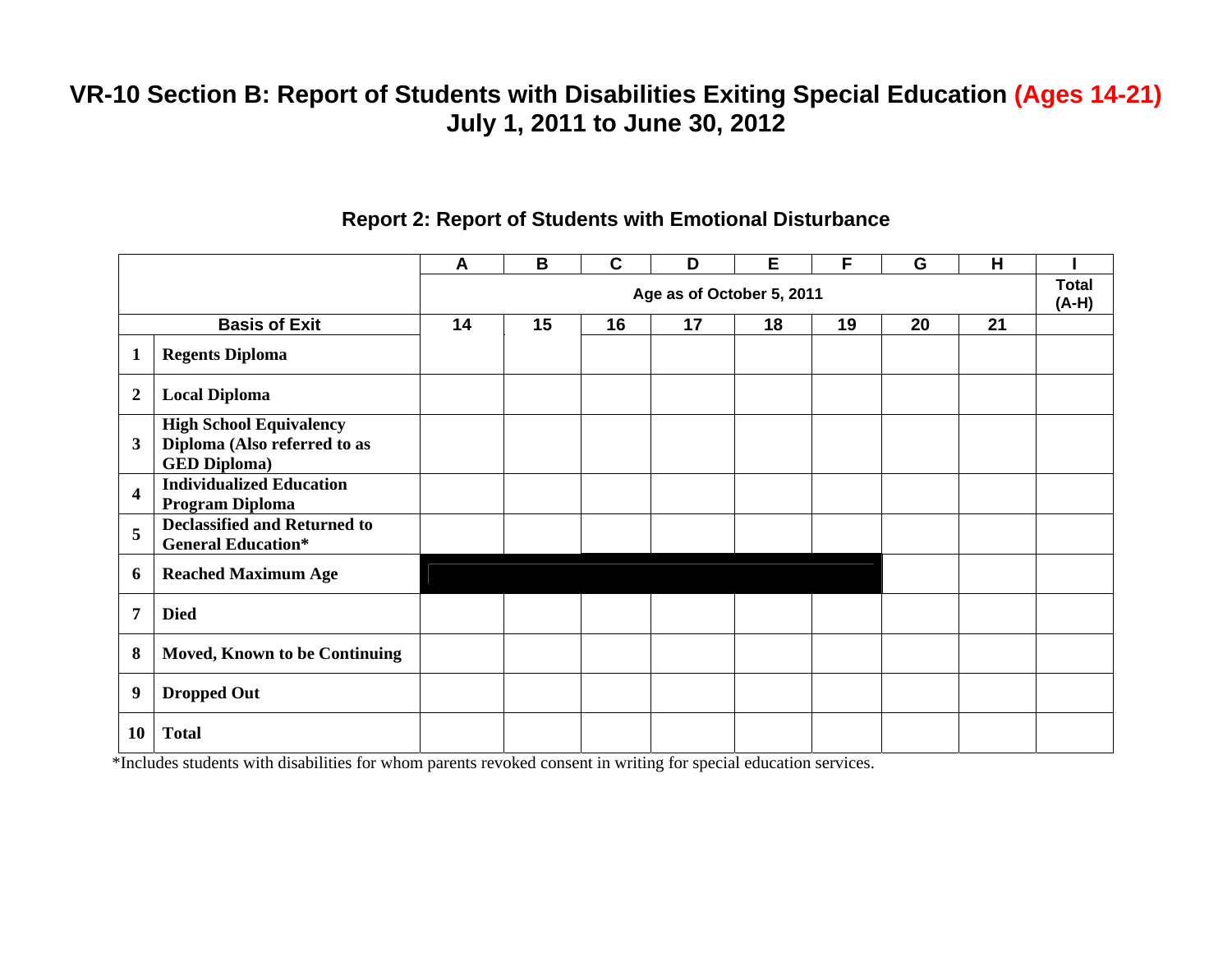|                         |                                                                                       | A  | B  | $\mathbf C$ | D                         | E  | F  | G  | H  |                         |
|-------------------------|---------------------------------------------------------------------------------------|----|----|-------------|---------------------------|----|----|----|----|-------------------------|
|                         |                                                                                       |    |    |             | Age as of October 5, 2011 |    |    |    |    | <b>Total</b><br>$(A-H)$ |
|                         | <b>Basis of Exit</b>                                                                  | 14 | 15 | 16          | 17                        | 18 | 19 | 20 | 21 |                         |
| $\mathbf 1$             | <b>Regents Diploma</b>                                                                |    |    |             |                           |    |    |    |    |                         |
| $\boldsymbol{2}$        | <b>Local Diploma</b>                                                                  |    |    |             |                           |    |    |    |    |                         |
| 3                       | <b>High School Equivalency</b><br>Diploma (Also referred to as<br><b>GED Diploma)</b> |    |    |             |                           |    |    |    |    |                         |
| $\overline{\mathbf{4}}$ | <b>Individualized Education</b><br>Program Diploma                                    |    |    |             |                           |    |    |    |    |                         |
| 5                       | <b>Declassified and Returned to</b><br><b>General Education*</b>                      |    |    |             |                           |    |    |    |    |                         |
| 6                       | <b>Reached Maximum Age</b>                                                            |    |    |             |                           |    |    |    |    |                         |
| 7                       | <b>Died</b>                                                                           |    |    |             |                           |    |    |    |    |                         |
| 8                       | <b>Moved, Known to be Continuing</b>                                                  |    |    |             |                           |    |    |    |    |                         |
| 9                       | <b>Dropped Out</b>                                                                    |    |    |             |                           |    |    |    |    |                         |
| <b>10</b>               | <b>Total</b>                                                                          |    |    |             |                           |    |    |    |    |                         |

#### **Report 3: Report of Students with Learning Disabilities**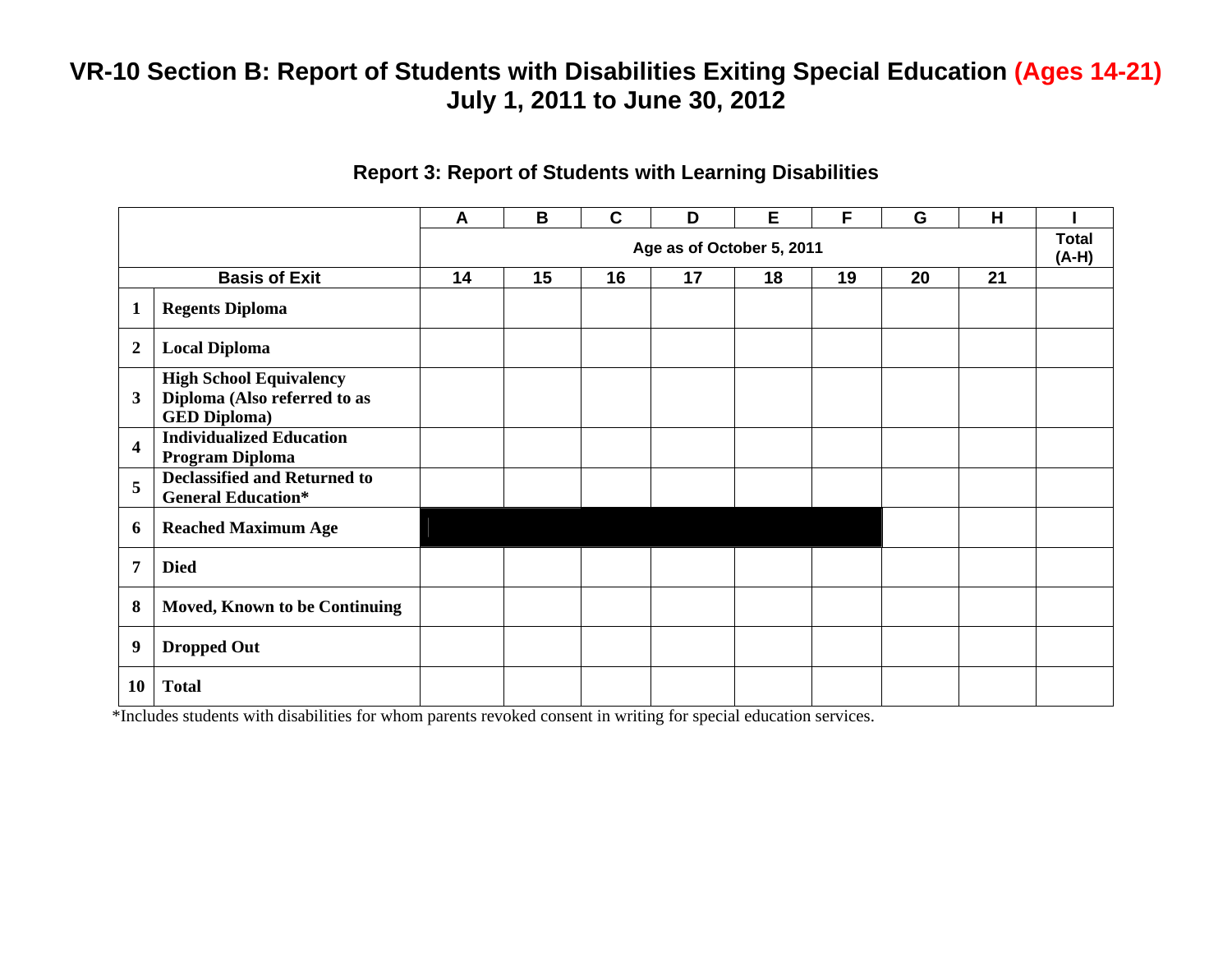#### **Report 4: Report of Students with Intellectual Disability<sup>1</sup>**

|                         |                                                                                       | $\mathsf{A}$ | B  | $\mathbf C$ | D                         | E  | F  | G  | н  |                         |
|-------------------------|---------------------------------------------------------------------------------------|--------------|----|-------------|---------------------------|----|----|----|----|-------------------------|
|                         |                                                                                       |              |    |             | Age as of October 5, 2011 |    |    |    |    | <b>Total</b><br>$(A-H)$ |
|                         | <b>Basis of Exit</b>                                                                  | 14           | 15 | 16          | 17                        | 18 | 19 | 20 | 21 |                         |
| $\mathbf{1}$            | <b>Regents Diploma</b>                                                                |              |    |             |                           |    |    |    |    |                         |
| $\overline{2}$          | <b>Local Diploma</b>                                                                  |              |    |             |                           |    |    |    |    |                         |
| $\mathbf{3}$            | <b>High School Equivalency</b><br>Diploma (Also referred to as<br><b>GED Diploma)</b> |              |    |             |                           |    |    |    |    |                         |
| $\overline{\mathbf{4}}$ | <b>Individualized Education</b><br>Program Diploma                                    |              |    |             |                           |    |    |    |    |                         |
| 5                       | <b>Declassified and Returned to</b><br><b>General Education*</b>                      |              |    |             |                           |    |    |    |    |                         |
| 6                       | <b>Reached Maximum Age</b>                                                            |              |    |             |                           |    |    |    |    |                         |
| 7                       | <b>Died</b>                                                                           |              |    |             |                           |    |    |    |    |                         |
| 8                       | <b>Moved, Known to be Continuing</b>                                                  |              |    |             |                           |    |    |    |    |                         |
| 9                       | <b>Dropped Out</b>                                                                    |              |    |             |                           |    |    |    |    |                         |
| 10                      | <b>Total</b>                                                                          |              |    |             |                           |    |    |    |    |                         |

\*Includes students with disabilities for whom parents revoked consent in writing for special education services.

<sup>1</sup>Mental Retardation has been changed to Intellectual Disability in the 2010-11 school year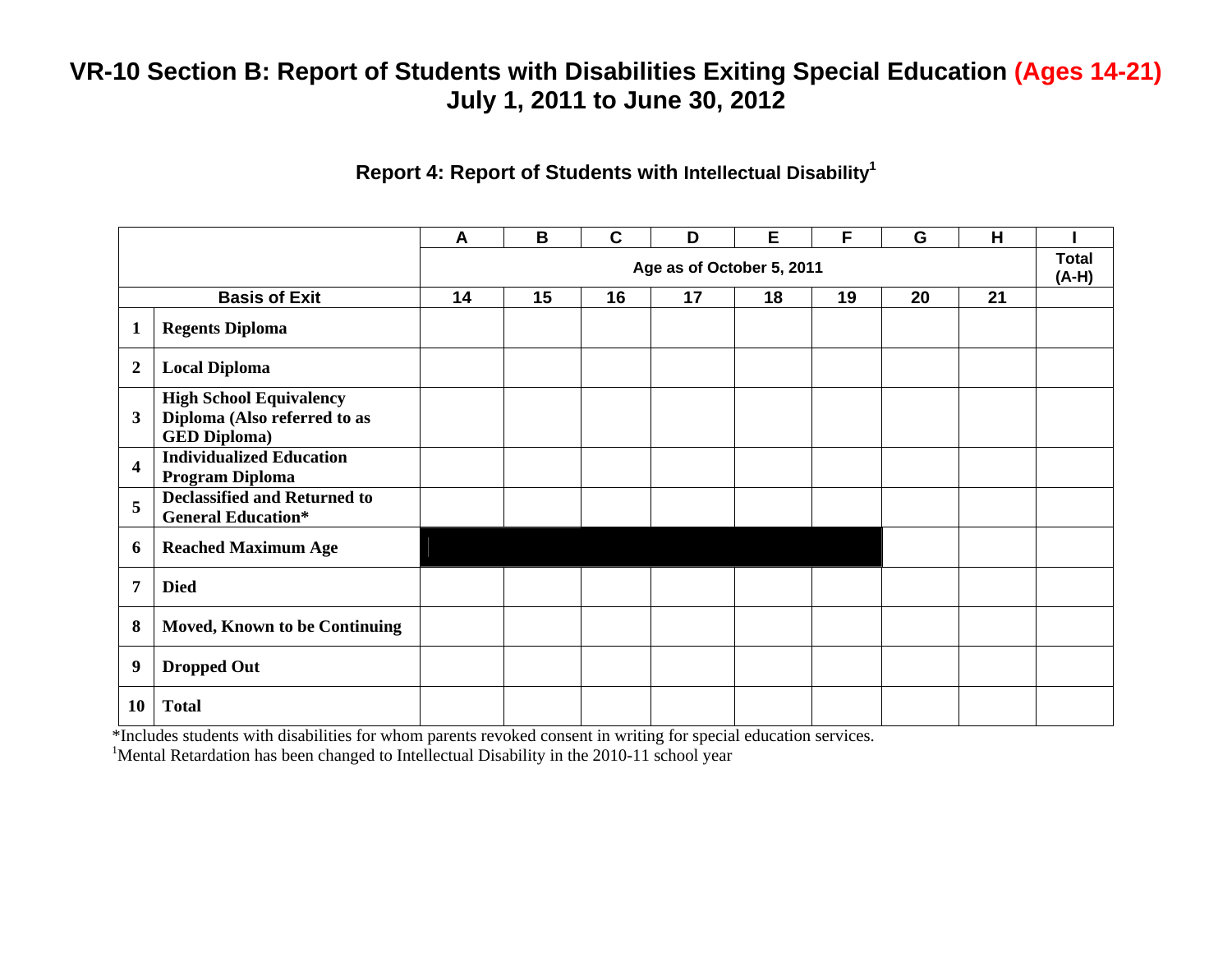#### **Report 5: Report of Students with Deafness**

|                         |                                                                                       | A  | B  | $\mathbf c$ | D                         | Е  | F  | G  | H  |                         |
|-------------------------|---------------------------------------------------------------------------------------|----|----|-------------|---------------------------|----|----|----|----|-------------------------|
|                         |                                                                                       |    |    |             | Age as of October 5, 2011 |    |    |    |    | <b>Total</b><br>$(A-H)$ |
|                         | <b>Basis of Exit</b>                                                                  | 14 | 15 | 16          | 17                        | 18 | 19 | 20 | 21 |                         |
| $\mathbf{1}$            | <b>Regents Diploma</b>                                                                |    |    |             |                           |    |    |    |    |                         |
| $\overline{2}$          | <b>Local Diploma</b>                                                                  |    |    |             |                           |    |    |    |    |                         |
| 3                       | <b>High School Equivalency</b><br>Diploma (Also referred to as<br><b>GED Diploma)</b> |    |    |             |                           |    |    |    |    |                         |
| $\overline{\mathbf{4}}$ | <b>Individualized Education</b><br>Program Diploma                                    |    |    |             |                           |    |    |    |    |                         |
| 5                       | <b>Declassified and Returned to</b><br><b>General Education*</b>                      |    |    |             |                           |    |    |    |    |                         |
| 6                       | <b>Reached Maximum Age</b>                                                            |    |    |             |                           |    |    |    |    |                         |
| 7                       | <b>Died</b>                                                                           |    |    |             |                           |    |    |    |    |                         |
| 8                       | <b>Moved, Known to be Continuing</b>                                                  |    |    |             |                           |    |    |    |    |                         |
| 9                       | <b>Dropped Out</b>                                                                    |    |    |             |                           |    |    |    |    |                         |
| 10                      | <b>Total</b>                                                                          |    |    |             |                           |    |    |    |    |                         |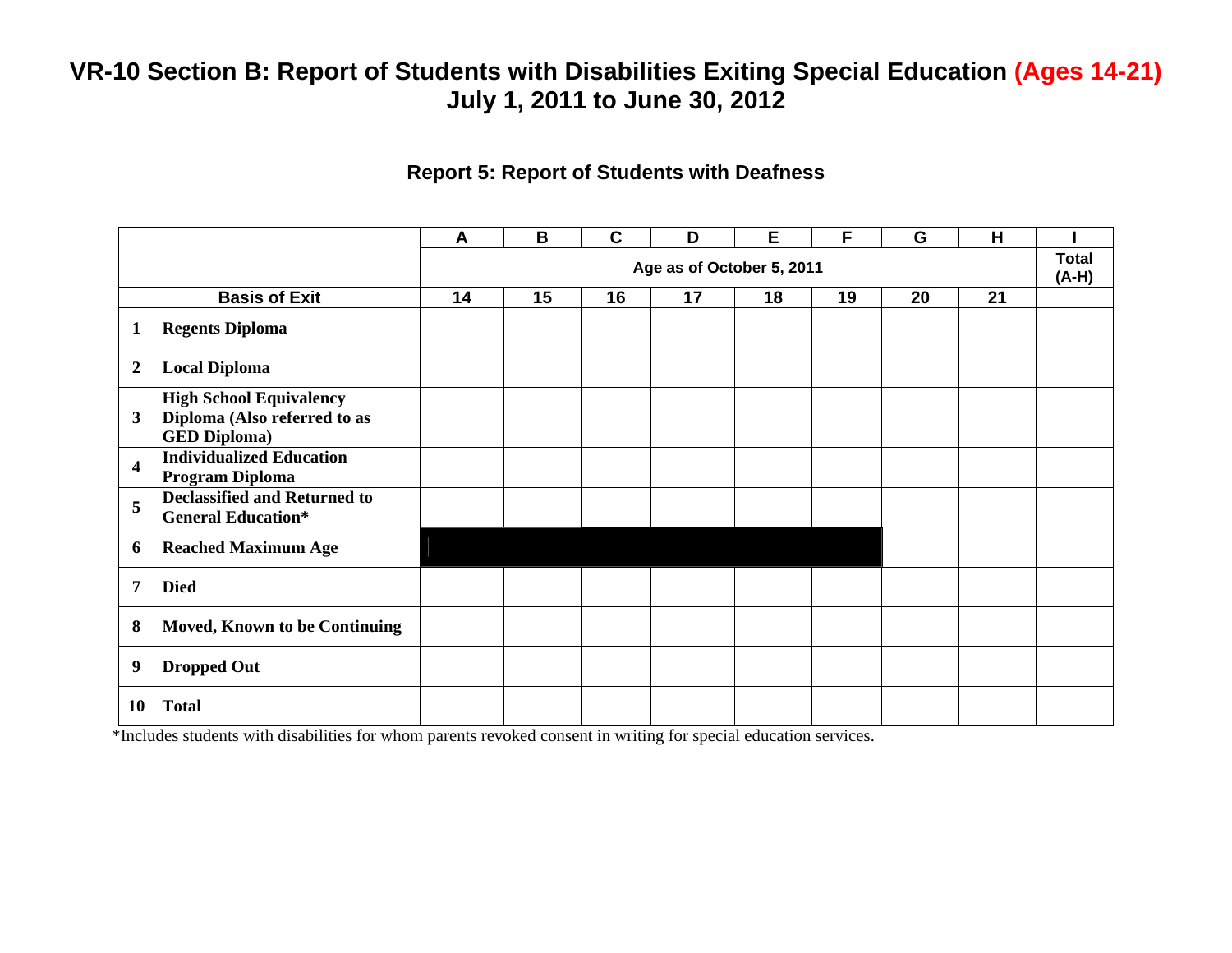#### **Report 6: Report of Students with Hearing Impairments**

|                  |                                                                                       | $\boldsymbol{A}$ | B  | $\mathbf c$ | D                         | E  | F  | G  | H  |                         |
|------------------|---------------------------------------------------------------------------------------|------------------|----|-------------|---------------------------|----|----|----|----|-------------------------|
|                  |                                                                                       |                  |    |             | Age as of October 5, 2011 |    |    |    |    | <b>Total</b><br>$(A-H)$ |
|                  | <b>Basis of Exit</b>                                                                  | 14               | 15 | 16          | 17                        | 18 | 19 | 20 | 21 |                         |
| 1                | <b>Regents Diploma</b>                                                                |                  |    |             |                           |    |    |    |    |                         |
| $\boldsymbol{2}$ | <b>Local Diploma</b>                                                                  |                  |    |             |                           |    |    |    |    |                         |
| $\mathbf{3}$     | <b>High School Equivalency</b><br>Diploma (Also referred to as<br><b>GED Diploma)</b> |                  |    |             |                           |    |    |    |    |                         |
| 4                | <b>Individualized Education</b><br>Program Diploma                                    |                  |    |             |                           |    |    |    |    |                         |
| 5                | <b>Declassified and Returned to</b><br><b>General Education*</b>                      |                  |    |             |                           |    |    |    |    |                         |
| 6                | <b>Reached Maximum Age</b>                                                            |                  |    |             |                           |    |    |    |    |                         |
| 7                | <b>Died</b>                                                                           |                  |    |             |                           |    |    |    |    |                         |
| 8                | <b>Moved, Known to be Continuing</b>                                                  |                  |    |             |                           |    |    |    |    |                         |
| 9                | <b>Dropped Out</b>                                                                    |                  |    |             |                           |    |    |    |    |                         |
| <b>10</b>        | <b>Total</b>                                                                          |                  |    |             |                           |    |    |    |    |                         |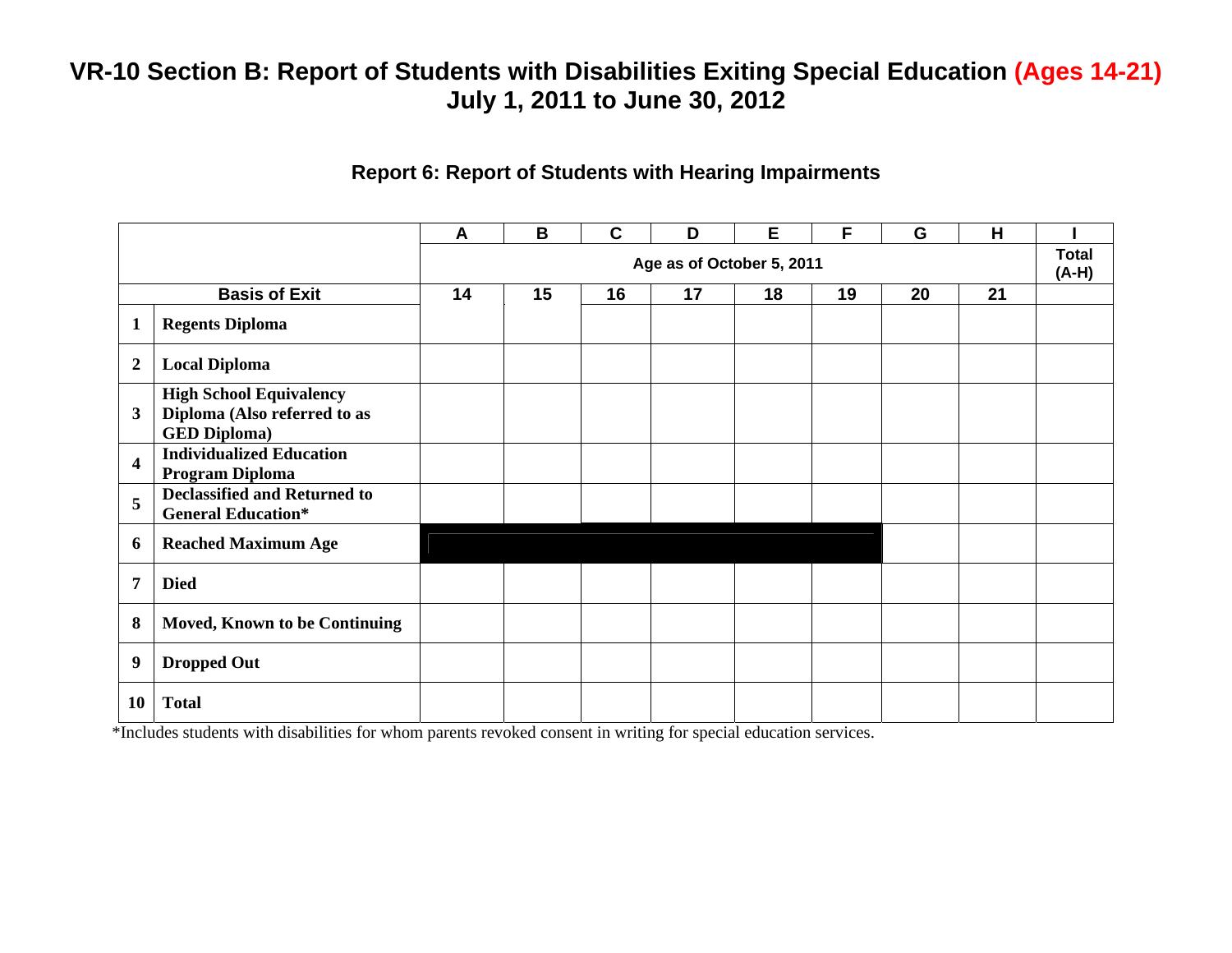#### **Report 7: Report of Students with Speech or Language Impairments**

|                         |                                                                                       | A  | B  | $\mathbf C$ | D                         | E  | F  | G  | H  |                         |
|-------------------------|---------------------------------------------------------------------------------------|----|----|-------------|---------------------------|----|----|----|----|-------------------------|
|                         |                                                                                       |    |    |             | Age as of October 5, 2011 |    |    |    |    | <b>Total</b><br>$(A-H)$ |
|                         | <b>Basis of Exit</b>                                                                  | 14 | 15 | 16          | 17                        | 18 | 19 | 20 | 21 |                         |
| $\mathbf{1}$            | <b>Regents Diploma</b>                                                                |    |    |             |                           |    |    |    |    |                         |
| $\boldsymbol{2}$        | <b>Local Diploma</b>                                                                  |    |    |             |                           |    |    |    |    |                         |
| $\mathbf{3}$            | <b>High School Equivalency</b><br>Diploma (Also referred to as<br><b>GED Diploma)</b> |    |    |             |                           |    |    |    |    |                         |
| $\overline{\mathbf{4}}$ | <b>Individualized Education</b><br>Program Diploma                                    |    |    |             |                           |    |    |    |    |                         |
| 5                       | <b>Declassified and Returned to</b><br><b>General Education*</b>                      |    |    |             |                           |    |    |    |    |                         |
| 6                       | <b>Reached Maximum Age</b>                                                            |    |    |             |                           |    |    |    |    |                         |
| 7                       | <b>Died</b>                                                                           |    |    |             |                           |    |    |    |    |                         |
| 8                       | <b>Moved, Known to be Continuing</b>                                                  |    |    |             |                           |    |    |    |    |                         |
| 9                       | <b>Dropped Out</b>                                                                    |    |    |             |                           |    |    |    |    |                         |
| 10                      | <b>Total</b>                                                                          |    |    |             |                           |    |    |    |    |                         |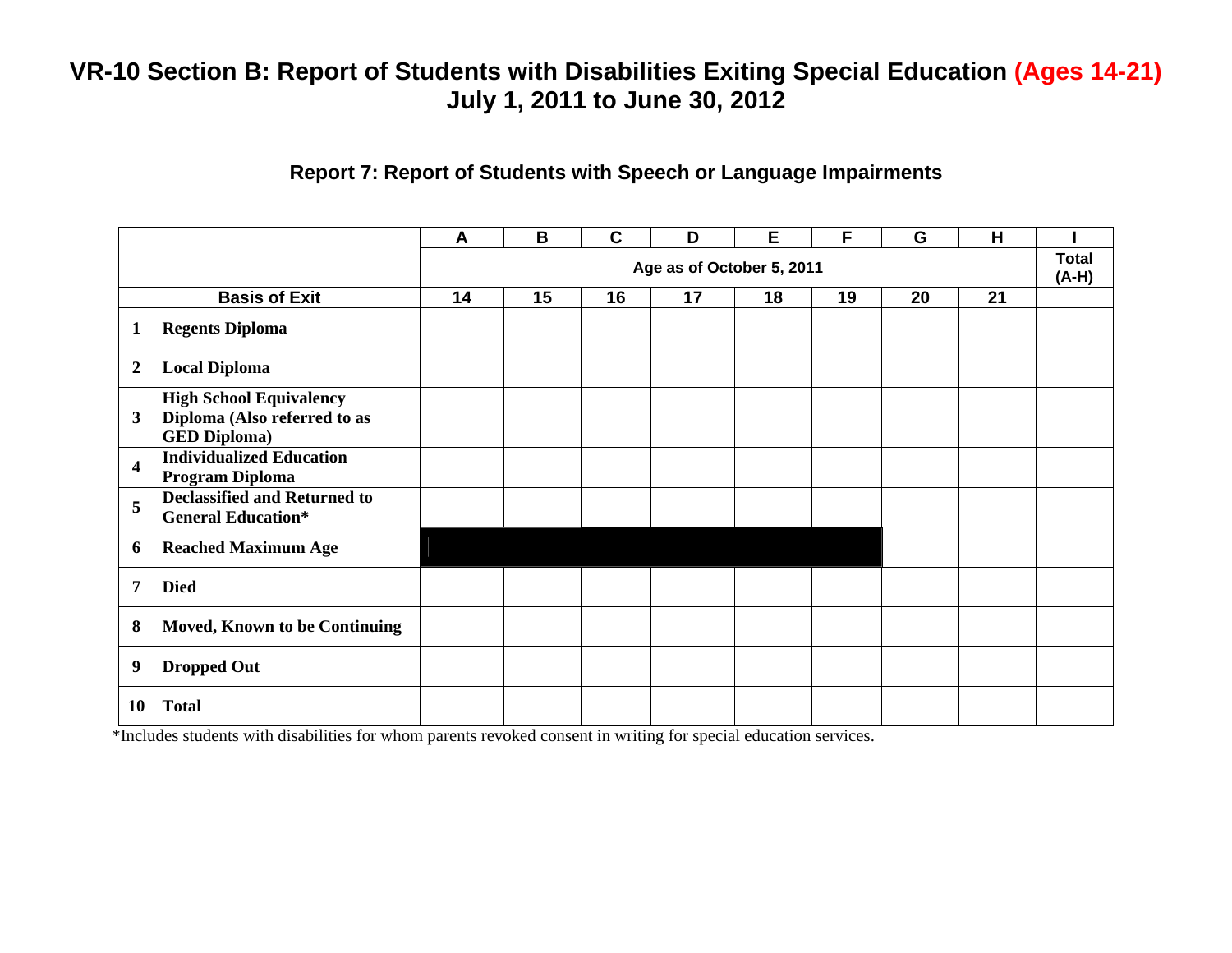### **Report 8: Report of Students with Visual Impairments (includes Blindness)**

|                         |                                                                                       | A  | B  | $\mathbf C$ | D                         | Е  | F  | G  | H  |                         |
|-------------------------|---------------------------------------------------------------------------------------|----|----|-------------|---------------------------|----|----|----|----|-------------------------|
|                         |                                                                                       |    |    |             | Age as of October 5, 2011 |    |    |    |    | <b>Total</b><br>$(A-H)$ |
|                         | <b>Basis of Exit</b>                                                                  | 14 | 15 | 16          | 17                        | 18 | 19 | 20 | 21 |                         |
| $\mathbf{1}$            | <b>Regents Diploma</b>                                                                |    |    |             |                           |    |    |    |    |                         |
| $\boldsymbol{2}$        | <b>Local Diploma</b>                                                                  |    |    |             |                           |    |    |    |    |                         |
| $\mathbf{3}$            | <b>High School Equivalency</b><br>Diploma (Also referred to as<br><b>GED Diploma)</b> |    |    |             |                           |    |    |    |    |                         |
| $\overline{\mathbf{4}}$ | <b>Individualized Education</b><br>Program Diploma                                    |    |    |             |                           |    |    |    |    |                         |
| 5                       | <b>Declassified and Returned to</b><br><b>General Education*</b>                      |    |    |             |                           |    |    |    |    |                         |
| 6                       | <b>Reached Maximum Age</b>                                                            |    |    |             |                           |    |    |    |    |                         |
| 7                       | <b>Died</b>                                                                           |    |    |             |                           |    |    |    |    |                         |
| 8                       | Moved, Known to be Continuing                                                         |    |    |             |                           |    |    |    |    |                         |
| 9                       | <b>Dropped Out</b>                                                                    |    |    |             |                           |    |    |    |    |                         |
| 10                      | <b>Total</b>                                                                          |    |    |             |                           |    |    |    |    |                         |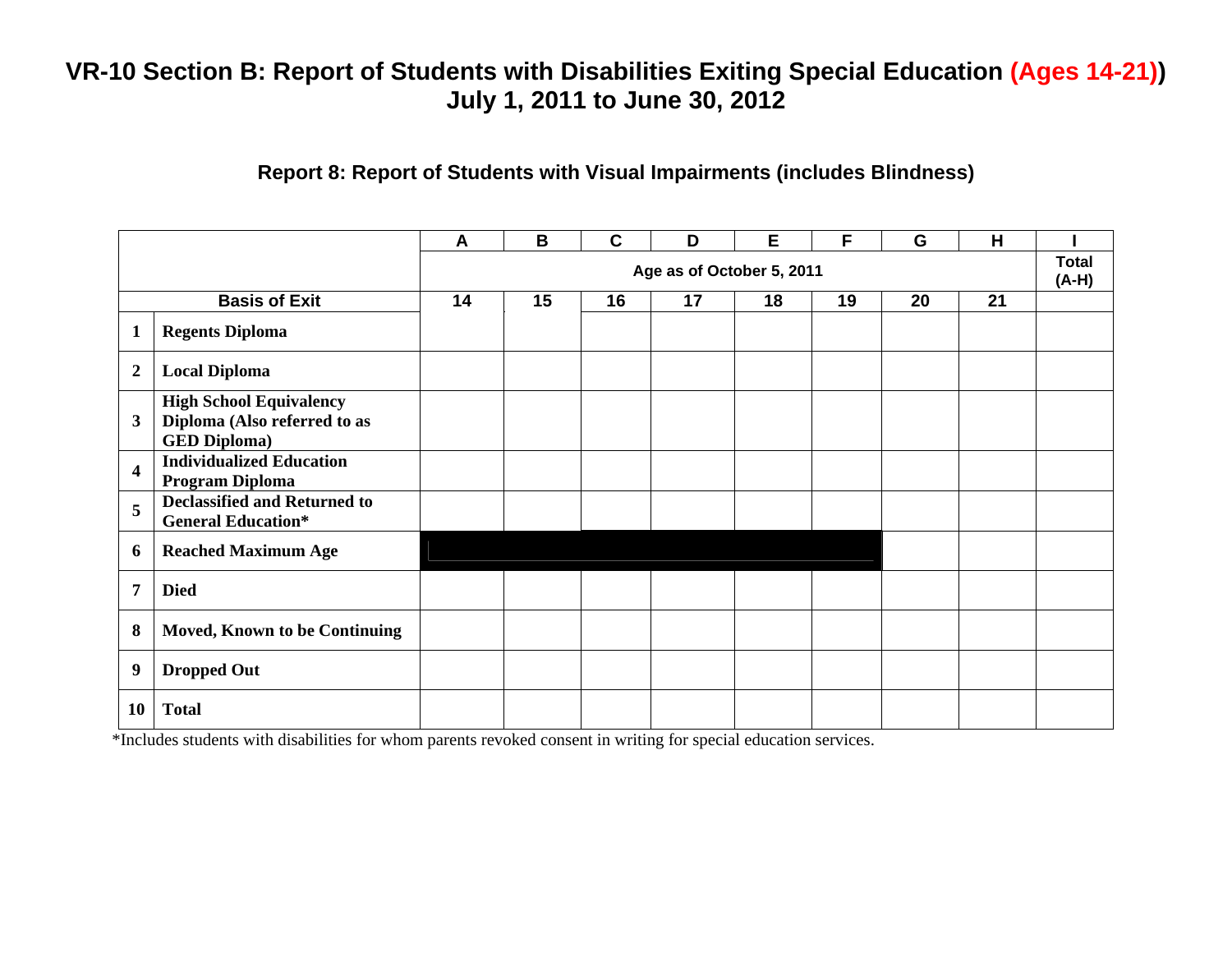### **Report 9: Report of Students with Orthopedic Impairments**

|                         |                                                                                       | A  | B  | $\mathbf c$ | D                         | E  | F  | G  | H  |                         |
|-------------------------|---------------------------------------------------------------------------------------|----|----|-------------|---------------------------|----|----|----|----|-------------------------|
|                         |                                                                                       |    |    |             | Age as of October 5, 2011 |    |    |    |    | <b>Total</b><br>$(A-H)$ |
|                         | <b>Basis of Exit</b>                                                                  | 14 | 15 | 16          | 17                        | 18 | 19 | 20 | 21 |                         |
| $\mathbf{1}$            | <b>Regents Diploma</b>                                                                |    |    |             |                           |    |    |    |    |                         |
| $\boldsymbol{2}$        | <b>Local Diploma</b>                                                                  |    |    |             |                           |    |    |    |    |                         |
| 3                       | <b>High School Equivalency</b><br>Diploma (Also referred to as<br><b>GED Diploma)</b> |    |    |             |                           |    |    |    |    |                         |
| $\overline{\mathbf{4}}$ | <b>Individualized Education</b><br>Program Diploma                                    |    |    |             |                           |    |    |    |    |                         |
| 5                       | <b>Declassified and Returned to</b><br><b>General Education*</b>                      |    |    |             |                           |    |    |    |    |                         |
| 6                       | <b>Reached Maximum Age</b>                                                            |    |    |             |                           |    |    |    |    |                         |
| 7                       | <b>Died</b>                                                                           |    |    |             |                           |    |    |    |    |                         |
| 8                       | <b>Moved, Known to be Continuing</b>                                                  |    |    |             |                           |    |    |    |    |                         |
| 9                       | <b>Dropped Out</b>                                                                    |    |    |             |                           |    |    |    |    |                         |
| 10                      | <b>Total</b>                                                                          |    |    |             |                           |    |    |    |    |                         |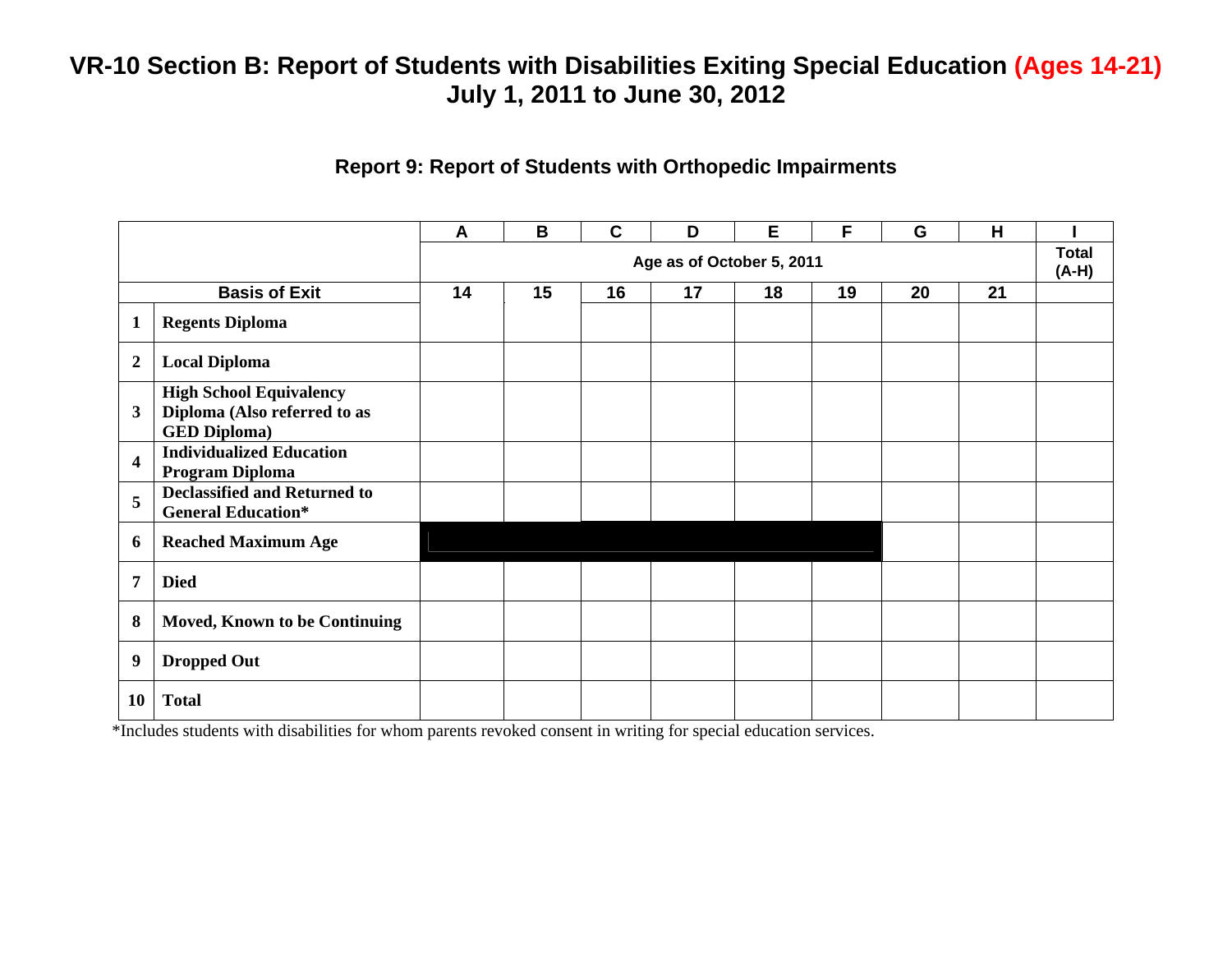#### **Report 10: Report of Students with Other Health Impairments**

|                         |                                                                                       | A  | B  | $\mathbf c$ | D                         | E  | F  | G  | H  |                         |
|-------------------------|---------------------------------------------------------------------------------------|----|----|-------------|---------------------------|----|----|----|----|-------------------------|
|                         |                                                                                       |    |    |             | Age as of October 5, 2011 |    |    |    |    | <b>Total</b><br>$(A-H)$ |
|                         | <b>Basis of Exit</b>                                                                  | 14 | 15 | 16          | 17                        | 18 | 19 | 20 | 21 |                         |
| $\mathbf{1}$            | <b>Regents Diploma</b>                                                                |    |    |             |                           |    |    |    |    |                         |
| $\overline{2}$          | <b>Local Diploma</b>                                                                  |    |    |             |                           |    |    |    |    |                         |
| $\mathbf{3}$            | <b>High School Equivalency</b><br>Diploma (Also referred to as<br><b>GED Diploma)</b> |    |    |             |                           |    |    |    |    |                         |
| $\overline{\mathbf{4}}$ | <b>Individualized Education</b><br>Program Diploma                                    |    |    |             |                           |    |    |    |    |                         |
| 5                       | <b>Declassified and Returned to</b><br><b>General Education*</b>                      |    |    |             |                           |    |    |    |    |                         |
| 6                       | <b>Reached Maximum Age</b>                                                            |    |    |             |                           |    |    |    |    |                         |
| 7                       | <b>Died</b>                                                                           |    |    |             |                           |    |    |    |    |                         |
| 8                       | <b>Moved, Known to be Continuing</b>                                                  |    |    |             |                           |    |    |    |    |                         |
| 9                       | <b>Dropped Out</b>                                                                    |    |    |             |                           |    |    |    |    |                         |
| 10                      | <b>Total</b>                                                                          |    |    |             |                           |    |    |    |    |                         |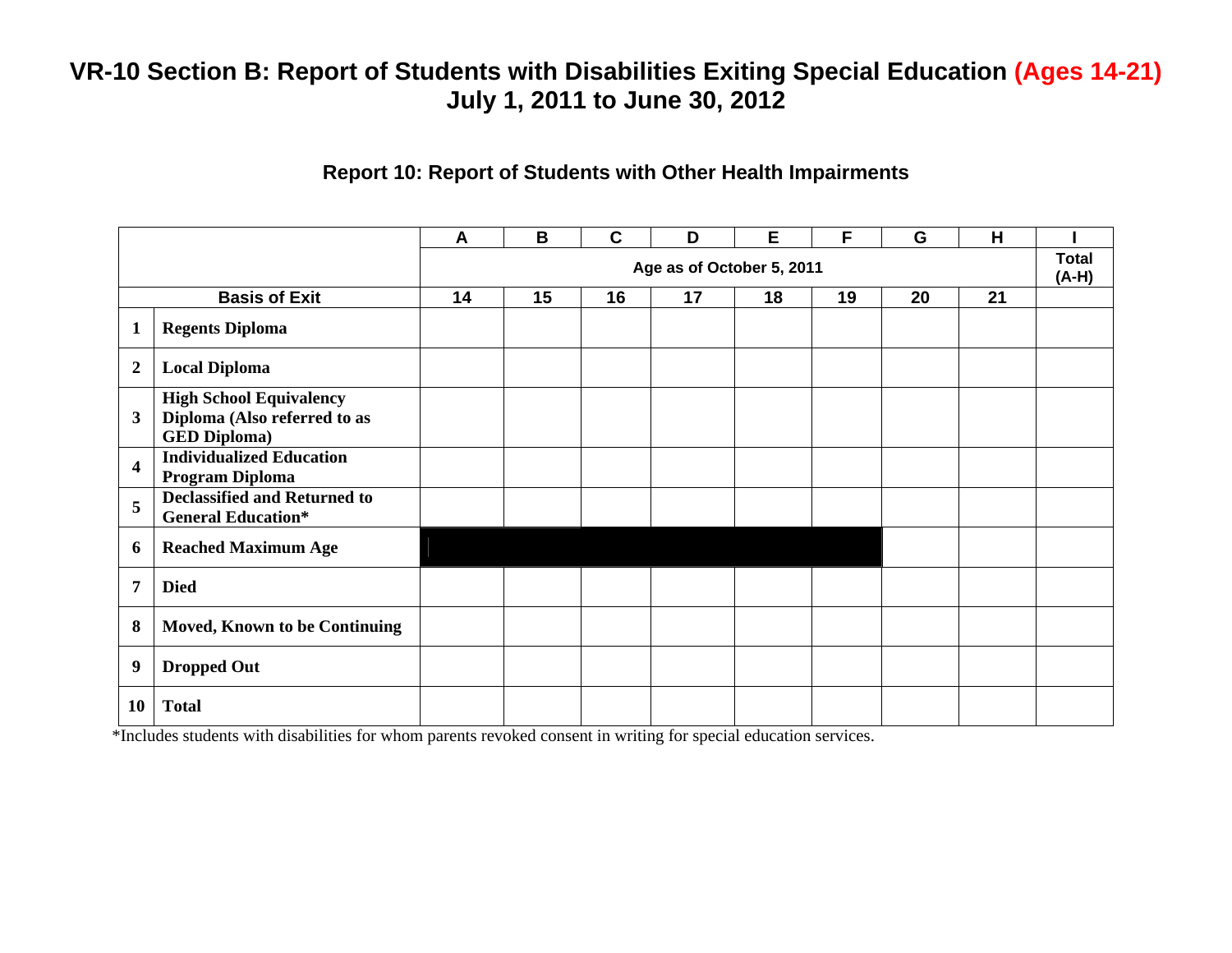#### **Report 11: Report of Students with Multiple Disabilities**

|                         |                                                                                       | $\mathsf{A}$              | B  | $\mathbf C$ | D  | Е  | F  | G  | H  |                         |
|-------------------------|---------------------------------------------------------------------------------------|---------------------------|----|-------------|----|----|----|----|----|-------------------------|
|                         |                                                                                       | Age as of October 5, 2011 |    |             |    |    |    |    |    | <b>Total</b><br>$(A-H)$ |
|                         | <b>Basis of Exit</b>                                                                  | 14                        | 15 | 16          | 17 | 18 | 19 | 20 | 21 |                         |
| $\mathbf{1}$            | <b>Regents Diploma</b>                                                                |                           |    |             |    |    |    |    |    |                         |
| $\overline{2}$          | <b>Local Diploma</b>                                                                  |                           |    |             |    |    |    |    |    |                         |
| 3                       | <b>High School Equivalency</b><br>Diploma (Also referred to as<br><b>GED Diploma)</b> |                           |    |             |    |    |    |    |    |                         |
| $\overline{\mathbf{4}}$ | <b>Individualized Education</b><br>Program Diploma                                    |                           |    |             |    |    |    |    |    |                         |
| 5                       | <b>Declassified and Returned to</b><br><b>General Education*</b>                      |                           |    |             |    |    |    |    |    |                         |
| 6                       | <b>Reached Maximum Age</b>                                                            |                           |    |             |    |    |    |    |    |                         |
| $\overline{7}$          | <b>Died</b>                                                                           |                           |    |             |    |    |    |    |    |                         |
| 8                       | Moved, Known to be Continuing                                                         |                           |    |             |    |    |    |    |    |                         |
| 9                       | <b>Dropped Out</b>                                                                    |                           |    |             |    |    |    |    |    |                         |
| 10                      | <b>Total</b>                                                                          |                           |    |             |    |    |    |    |    |                         |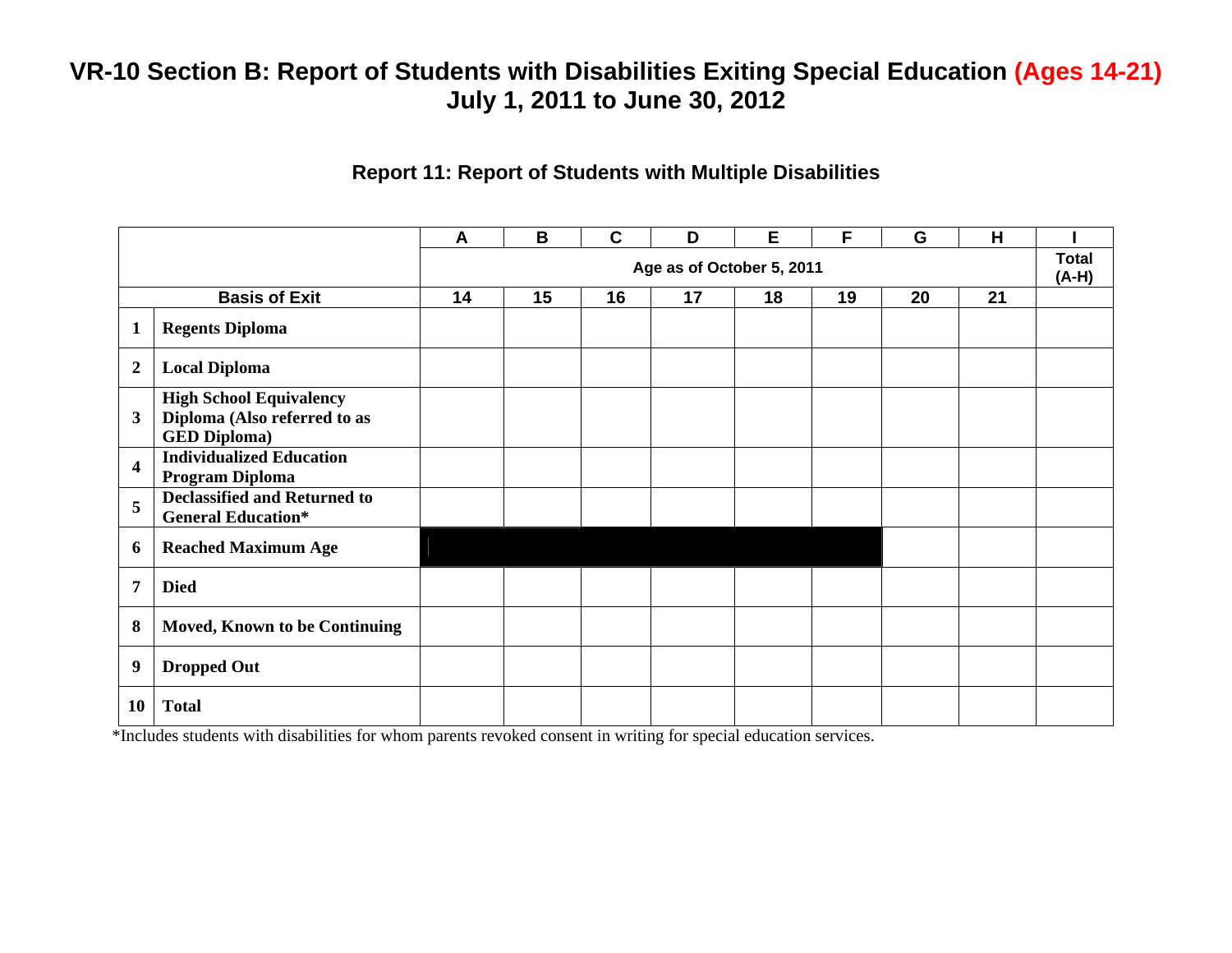### **Report 12: Report of Students with Deaf-Blindness**

|                         |                                                                                       | A                         | B  | $\mathbf{C}$ | D  | E  | F  | G  | H  |                         |
|-------------------------|---------------------------------------------------------------------------------------|---------------------------|----|--------------|----|----|----|----|----|-------------------------|
|                         |                                                                                       | Age as of October 5, 2011 |    |              |    |    |    |    |    | <b>Total</b><br>$(A-H)$ |
|                         | <b>Basis of Exit</b>                                                                  | 14                        | 15 | 16           | 17 | 18 | 19 | 20 | 21 |                         |
| $\mathbf{1}$            | <b>Regents Diploma</b>                                                                |                           |    |              |    |    |    |    |    |                         |
| $\boldsymbol{2}$        | <b>Local Diploma</b>                                                                  |                           |    |              |    |    |    |    |    |                         |
| 3                       | <b>High School Equivalency</b><br>Diploma (Also referred to as<br><b>GED Diploma)</b> |                           |    |              |    |    |    |    |    |                         |
| $\overline{\mathbf{4}}$ | <b>Individualized Education</b><br>Program Diploma                                    |                           |    |              |    |    |    |    |    |                         |
| 5                       | <b>Declassified and Returned to</b><br><b>General Education*</b>                      |                           |    |              |    |    |    |    |    |                         |
| 6                       | <b>Reached Maximum Age</b>                                                            |                           |    |              |    |    |    |    |    |                         |
| 7                       | <b>Died</b>                                                                           |                           |    |              |    |    |    |    |    |                         |
| 8                       | <b>Moved, Known to be Continuing</b>                                                  |                           |    |              |    |    |    |    |    |                         |
| 9                       | <b>Dropped Out</b>                                                                    |                           |    |              |    |    |    |    |    |                         |
| 10                      | <b>Total</b>                                                                          |                           |    |              |    |    |    |    |    |                         |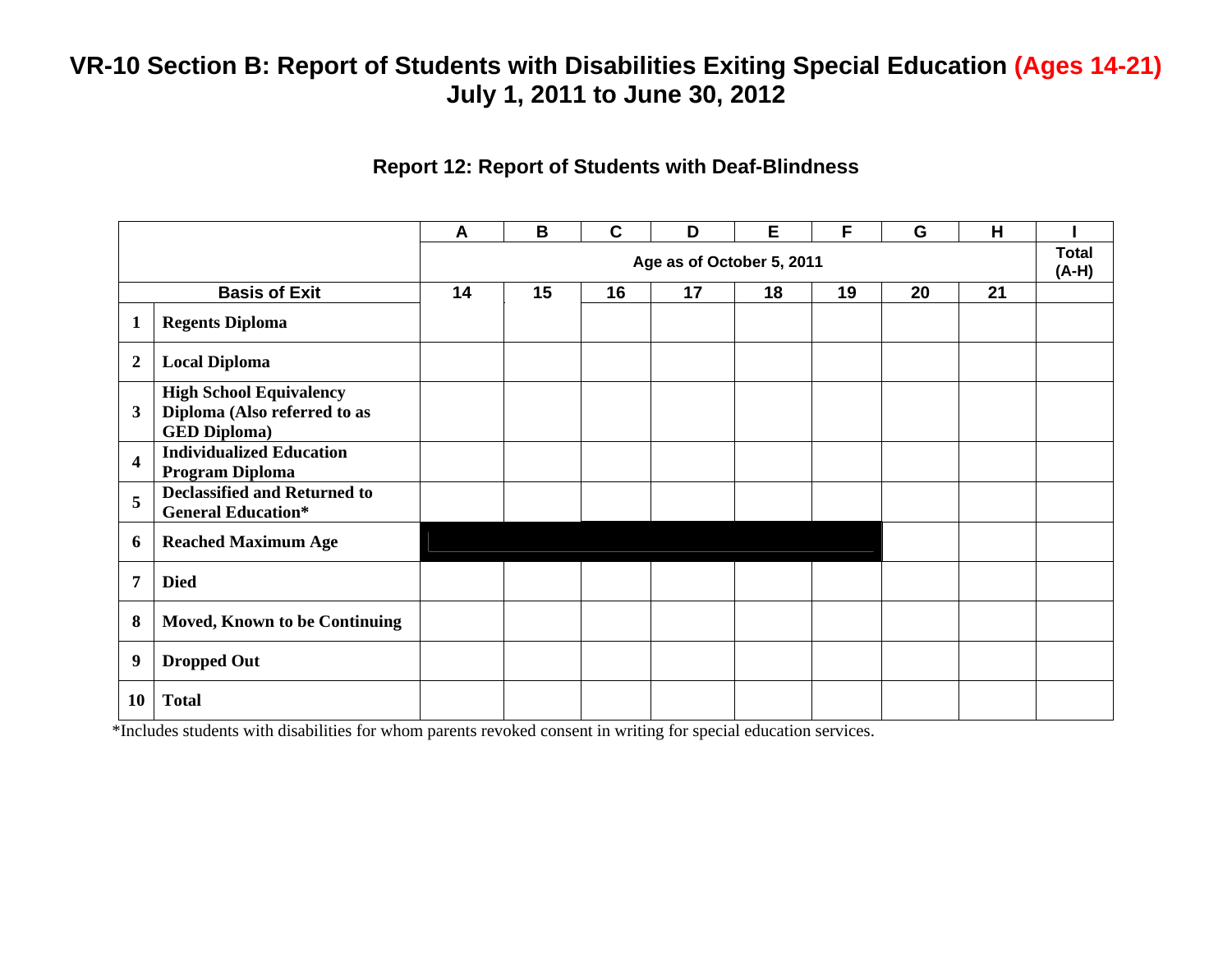#### **Report 13: Report of Students with Traumatic Brain Injury**

|                         |                                                                                       | A  | B                         | $\mathbf c$ | D  | E  | F  | G  | H  |  |  |
|-------------------------|---------------------------------------------------------------------------------------|----|---------------------------|-------------|----|----|----|----|----|--|--|
|                         |                                                                                       |    | Age as of October 5, 2011 |             |    |    |    |    |    |  |  |
|                         | <b>Basis of Exit</b>                                                                  | 14 | 15                        | 16          | 17 | 18 | 19 | 20 | 21 |  |  |
| $\mathbf{1}$            | <b>Regents Diploma</b>                                                                |    |                           |             |    |    |    |    |    |  |  |
| $\overline{2}$          | <b>Local Diploma</b>                                                                  |    |                           |             |    |    |    |    |    |  |  |
| $\mathbf{3}$            | <b>High School Equivalency</b><br>Diploma (Also referred to as<br><b>GED Diploma)</b> |    |                           |             |    |    |    |    |    |  |  |
| $\overline{\mathbf{4}}$ | <b>Individualized Education</b><br>Program Diploma                                    |    |                           |             |    |    |    |    |    |  |  |
| 5                       | <b>Declassified and Returned to</b><br><b>General Education*</b>                      |    |                           |             |    |    |    |    |    |  |  |
| 6                       | <b>Reached Maximum Age</b>                                                            |    |                           |             |    |    |    |    |    |  |  |
| 7                       | <b>Died</b>                                                                           |    |                           |             |    |    |    |    |    |  |  |
| 8                       | <b>Moved, Known to be Continuing</b>                                                  |    |                           |             |    |    |    |    |    |  |  |
| 9                       | <b>Dropped Out</b>                                                                    |    |                           |             |    |    |    |    |    |  |  |
| 10                      | <b>Total</b>                                                                          |    |                           |             |    |    |    |    |    |  |  |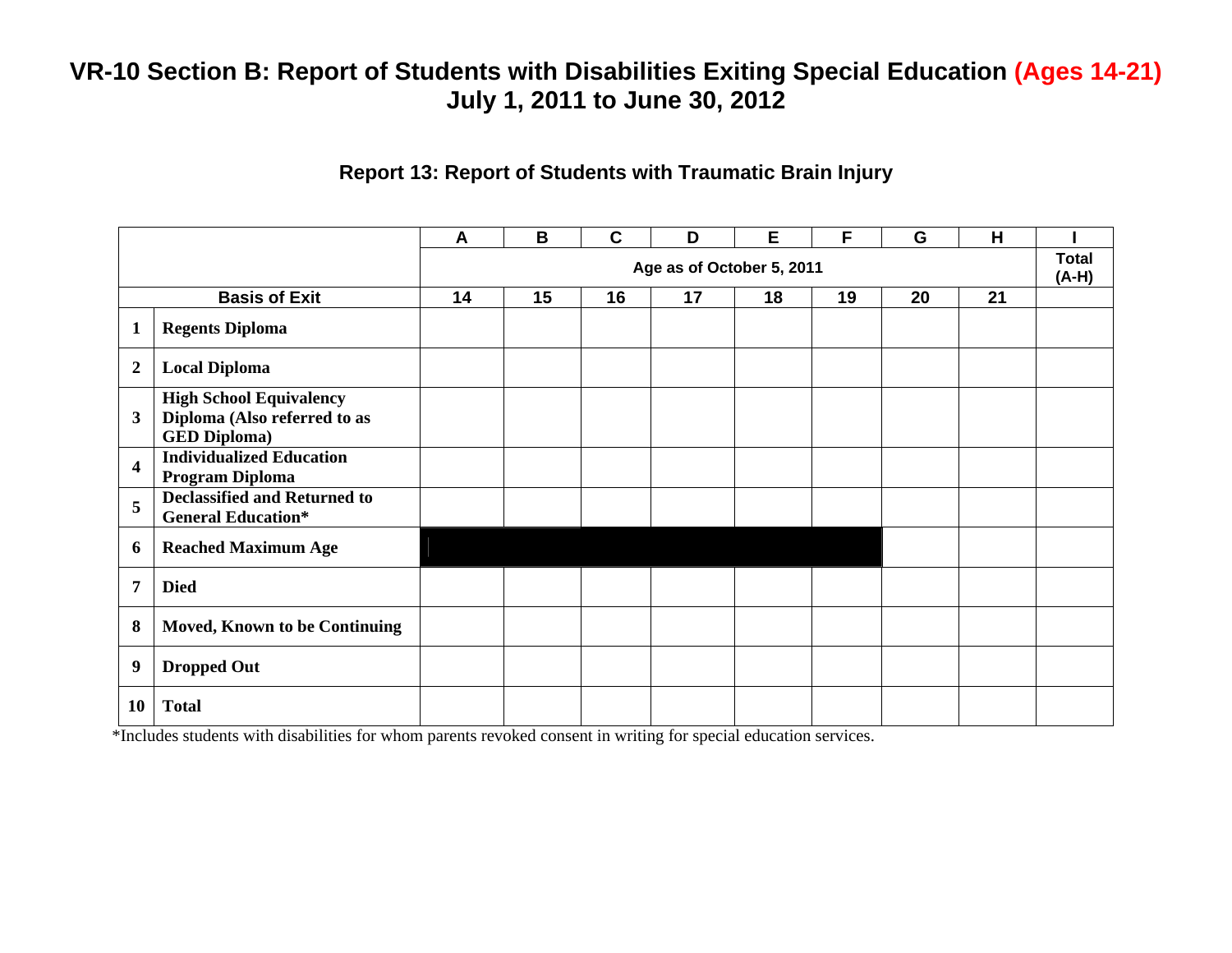### *Report 14: Summary Report of All Disabilities*

|                         |                                                                                       | A                         | B  | C  | D  | Е  | F  | G  | н  | Total (A-H) | J                                                                  | K                                                                          |
|-------------------------|---------------------------------------------------------------------------------------|---------------------------|----|----|----|----|----|----|----|-------------|--------------------------------------------------------------------|----------------------------------------------------------------------------|
|                         |                                                                                       | Age as of October 5, 2011 |    |    |    |    |    |    |    |             | <b>Total from</b><br>2010-11<br><b>School Year</b><br>VR-10 Report | Percent<br><b>Discrepancy</b><br><b>Between</b><br>2010-11and<br>2011-12** |
|                         | <b>Basis of Exit</b>                                                                  | 14                        | 15 | 16 | 17 | 18 | 19 | 20 | 21 |             |                                                                    |                                                                            |
| $\mathbf 1$             | <b>Regents Diploma</b>                                                                |                           |    |    |    |    |    |    |    |             |                                                                    |                                                                            |
| $\overline{2}$          | <b>Local Diploma</b>                                                                  |                           |    |    |    |    |    |    |    |             |                                                                    |                                                                            |
| $\mathbf{3}$            | <b>High School Equivalency</b><br>Diploma (Also referred to as<br><b>GED Diploma)</b> |                           |    |    |    |    |    |    |    |             |                                                                    |                                                                            |
| $\overline{\mathbf{4}}$ | <b>Individualized Education</b><br>Program Diploma                                    |                           |    |    |    |    |    |    |    |             |                                                                    |                                                                            |
| 5                       | <b>Declassified and Returned to</b><br><b>General Education*</b>                      |                           |    |    |    |    |    |    |    |             |                                                                    |                                                                            |
| 6                       | <b>Reached Maximum Age</b>                                                            |                           |    |    |    |    |    |    |    |             |                                                                    |                                                                            |
| $\overline{7}$          | <b>Died</b>                                                                           |                           |    |    |    |    |    |    |    |             |                                                                    |                                                                            |
| 8                       | <b>Moved, Known to be Continuing</b>                                                  |                           |    |    |    |    |    |    |    |             |                                                                    |                                                                            |
| 9                       | <b>Dropped Out</b>                                                                    |                           |    |    |    |    |    |    |    |             |                                                                    |                                                                            |
| <b>10</b>               | <b>Total</b>                                                                          |                           |    |    |    |    |    |    |    |             |                                                                    |                                                                            |

\*Includes students with disabilities for whom parents revoked consent in writing for special education services.

\*\*Discrepancies of plus or minus 10 students and 10 percent between 2011-12 and 2010-11 data are identified with an asterisk in Column K. Each identified discrepancy in Column K will require an explanation after data are certified.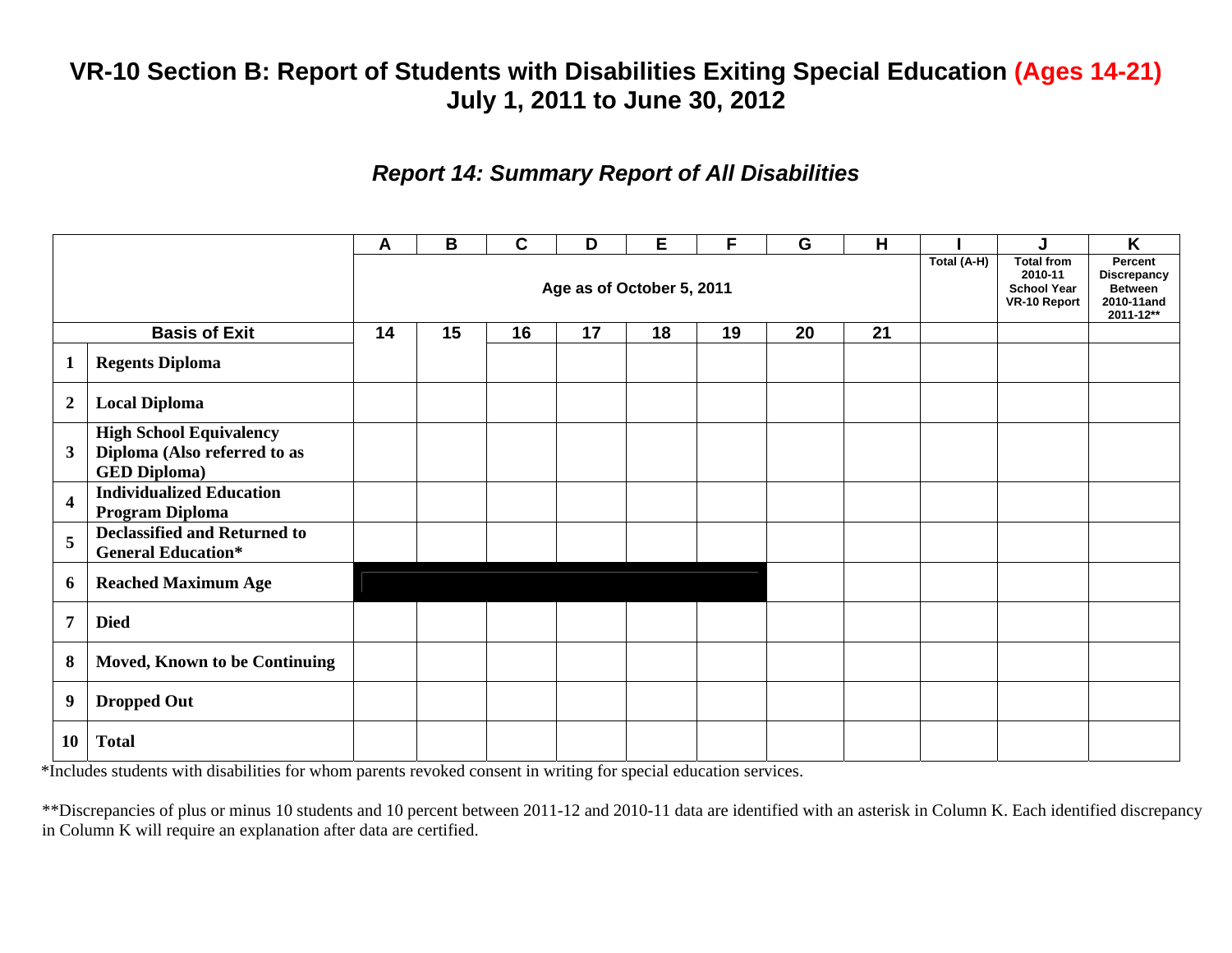### *Report 15A: Summary Report of All Students By Race/Ethnicity*

|                |                                                                      | A                       | В                                                                  | $\mathbf c$                                       | D                                                                     | Е                                                                                         | F                                      | G                                                   | н                    |
|----------------|----------------------------------------------------------------------|-------------------------|--------------------------------------------------------------------|---------------------------------------------------|-----------------------------------------------------------------------|-------------------------------------------------------------------------------------------|----------------------------------------|-----------------------------------------------------|----------------------|
|                | <b>Basis of Exit</b>                                                 | ŏ<br>Hispanic<br>Latino | Native (Not of<br>Indian/Alaska<br>American<br>Hispanic<br>Origin) | $\mathbf{b}$<br>Hispanic<br>Asian (Not<br>Origin) | American (Not<br>of Hispanic<br><b>Black or</b><br>African<br>Origin) | <b>Hawaiian or<br/>Other Pacific</b><br>Islander (Not<br>of Hispanic<br>Origin)<br>Native | ð<br>Hispanic<br>White (not<br>origin) | Races (Not of<br>Two or More<br>Hispanic<br>Origin) | <b>Total by Race</b> |
| 1              | <b>Regents Diploma</b>                                               |                         |                                                                    |                                                   |                                                                       |                                                                                           |                                        |                                                     |                      |
| $\overline{2}$ | <b>Local Diploma</b>                                                 |                         |                                                                    |                                                   |                                                                       |                                                                                           |                                        |                                                     |                      |
| 3              | High School Equivalency Diploma (Also<br>referred to as GED Diploma) |                         |                                                                    |                                                   |                                                                       |                                                                                           |                                        |                                                     |                      |
| 4              | <b>Individualized Education Program Diploma</b>                      |                         |                                                                    |                                                   |                                                                       |                                                                                           |                                        |                                                     |                      |
| 5              | <b>Declassified and Returned to General</b><br>Education*            |                         |                                                                    |                                                   |                                                                       |                                                                                           |                                        |                                                     |                      |
| 6              | <b>Reached Maximum Age</b>                                           |                         |                                                                    |                                                   |                                                                       |                                                                                           |                                        |                                                     |                      |
| 7              | <b>Died</b>                                                          |                         |                                                                    |                                                   |                                                                       |                                                                                           |                                        |                                                     |                      |
| 8              | <b>Moved, Known to be Continuing</b>                                 |                         |                                                                    |                                                   |                                                                       |                                                                                           |                                        |                                                     |                      |
| 9              | <b>Dropped Out</b>                                                   |                         |                                                                    |                                                   |                                                                       |                                                                                           |                                        |                                                     |                      |
| <b>10</b>      | <b>Total</b>                                                         |                         |                                                                    |                                                   |                                                                       |                                                                                           |                                        |                                                     |                      |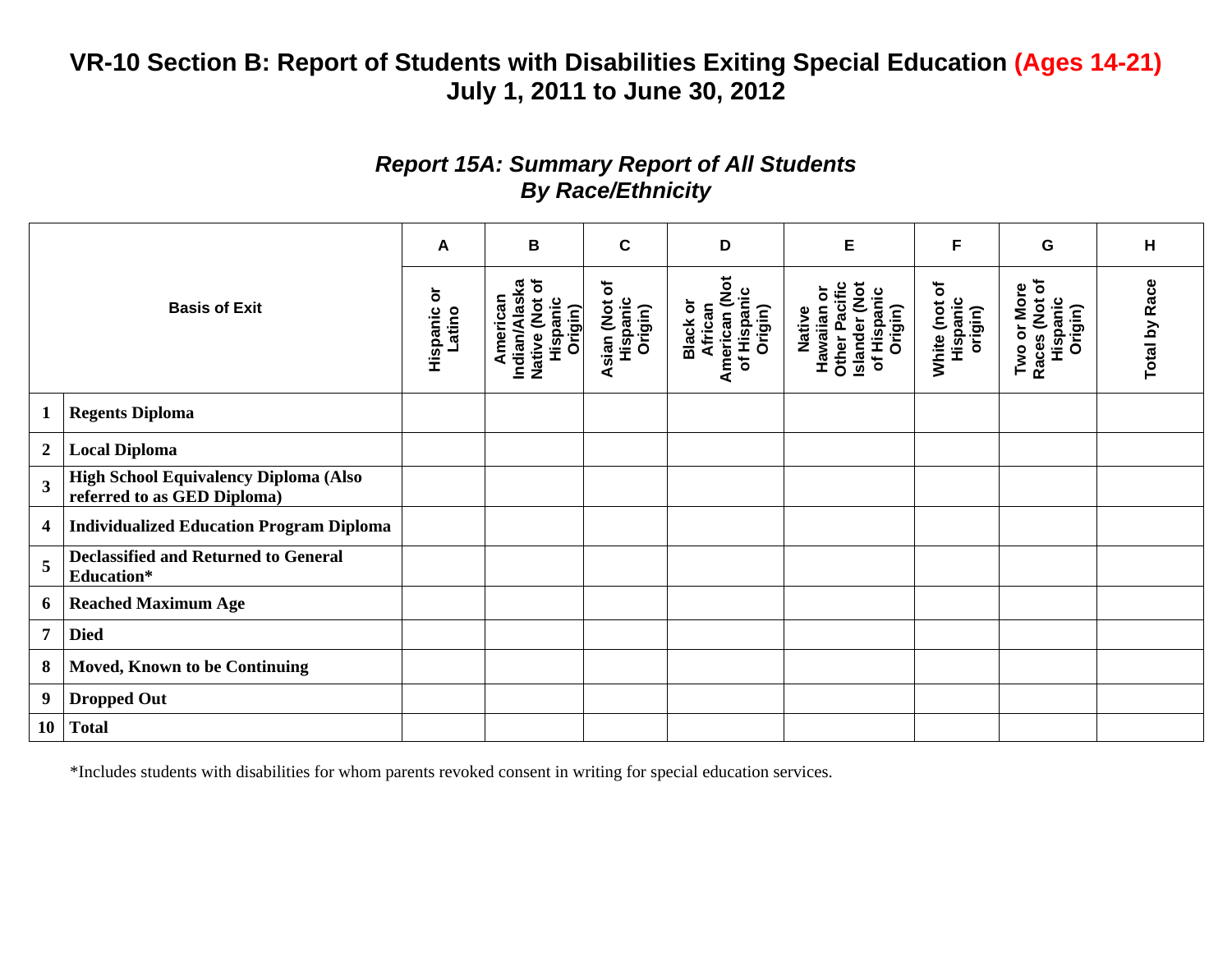### *Report 15B: Summary Report of All Students By Gender and Limited English Proficient Status*

| <b>Basis of Exit</b>    |                                                                                       | A    | B             | $\mathbf C$                      | D                                 | Е        | F                                    |
|-------------------------|---------------------------------------------------------------------------------------|------|---------------|----------------------------------|-----------------------------------|----------|--------------------------------------|
|                         |                                                                                       |      | <b>Gender</b> |                                  | <b>Limited English Proficient</b> |          |                                      |
|                         |                                                                                       | Male | Female        | <b>Total by</b><br><b>Gender</b> | LEP - Yes                         | LEP - No | <b>Total by LEP</b><br><b>Status</b> |
| $\mathbf{1}$            | <b>Regents Diploma</b>                                                                |      |               |                                  |                                   |          |                                      |
| $\boldsymbol{2}$        | <b>Local Diploma</b>                                                                  |      |               |                                  |                                   |          |                                      |
| 3                       | <b>High School Equivalency</b><br>Diploma (Also referred to as<br><b>GED Diploma)</b> |      |               |                                  |                                   |          |                                      |
| $\overline{\mathbf{4}}$ | <b>Individualized Education</b><br>Program Diploma                                    |      |               |                                  |                                   |          |                                      |
| 5                       | <b>Declassified and Returned to</b><br><b>General Education*</b>                      |      |               |                                  |                                   |          |                                      |
| 6                       | <b>Reached Maximum Age</b>                                                            |      |               |                                  |                                   |          |                                      |
| 7                       | <b>Died</b>                                                                           |      |               |                                  |                                   |          |                                      |
| 8                       | Moved, Known to be<br><b>Continuing</b>                                               |      |               |                                  |                                   |          |                                      |
| 9                       | <b>Dropped Out</b>                                                                    |      |               |                                  |                                   |          |                                      |
| <b>10</b>               | <b>Total</b>                                                                          |      |               |                                  |                                   |          |                                      |